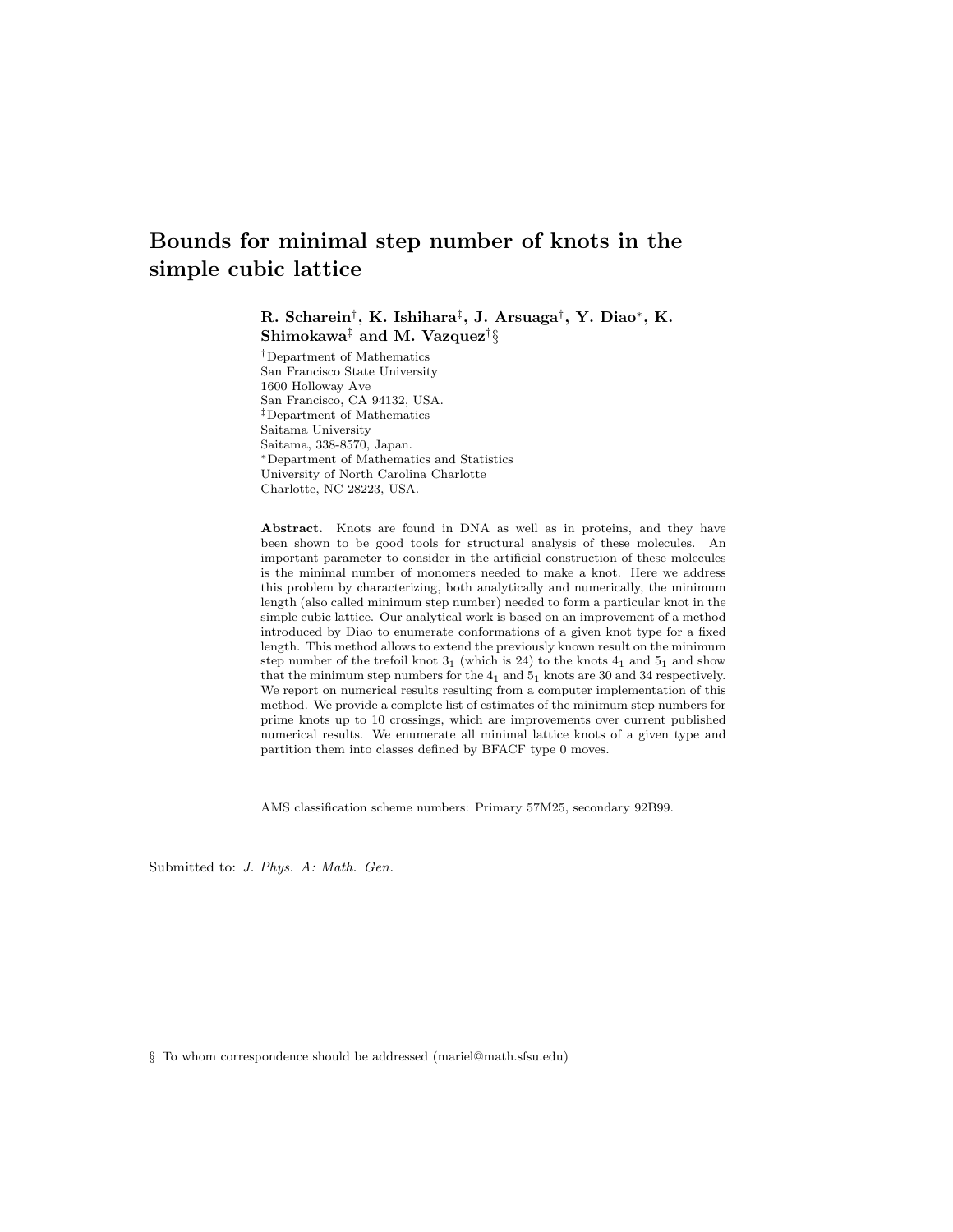## 1. Introduction

Knots are commonly found in long biopolymers such as DNA and proteins. In the laboratory DNA knots are used as probes for characterizing biophysical properties of DNA in solution [28, 30] and in confinement [3]; analyzing enzymatic actions, such as site-specific recombination (e.g. [4, 7, 33]) and topoisomerase action [5, 8, 13, 27, 31]. DNA knots are also engineered as nanotechnological devices [25, 29].

The backbone of some polypeptide chains (i.e. monomeric proteins) from different organisms such as viruses [35], bacteria [22] or humans [34] follow trajectories that are knotted upon joining of the C-terminus with the N-terminus of the protein. Examples of families that contain knotted proteins include RNA methyltransferases [26], kinases [35] and transmembrane proteins [22]. The existence of such protein knots challenges some of the current hypotheses in protein folding and evolution [24, 32, 34]. Understanding the protein knots will give insight into these important processes.

Most theoretical studies of knotted biopolymers deal with properties that are observed when the molecules are long (e.g.  $[3, 11, 12, 21]$ ). However the formation of knots in short biopolymers is also important in DNA and protein nanotechnology. A question that naturally arises from these studies is the following: What is the minimum number of nucleotides (for DNA) or residues (for proteins) that one needs to form a knot of given knot type?

This question has been addressed by a number of theoretical studies in the continuum  $([6])$  and in lattices [9]. Here we aim to determine the minimum length needed to construct a knot in the simple cubic lattice  $(\mathbb{Z}^3)$ . This number is called the minimum step number of the knot. In [9] it was rigorously shown that the minimum step number for any non-trivial knot in  $\mathbb{Z}^3$  is 24 and only a trefoil can be realized with 24 steps. Numerical constructions of various minimal step knots with up to length 60 were studied by Janse van Rensburg [18] and were later extended in [15].

In this paper, we first introduce needed definitions and terminology (section 2). In section 3 we present an improved version of the method developed by Diao in [9]. This refined method proves to be very useful in the quest to find the minimum step number for a given knot in  $\mathbb{Z}^3$ . We outline how the method can be used to prove that the minimum step number for the  $4<sub>1</sub>$  knot is 30 and that the minimum step number for the  $5<sub>1</sub>$  knot is 34. The complete proofs are quite lengthy and will be reported elsewhere [16, 17]. In section 4 we explain the numerical methods, based on the BFACF algorithm, used to numerically search for the minimum step numbers for prime knots up to 10 crossings. In section 5 we report on the numerical results. Strictly speaking, the numbers obtained this way are only upper bounds of the corresponding minimum step numbers since they have not been analytically proved, except for the knots  $3<sub>1</sub>$ ,  $4<sub>1</sub>$  and  $5<sub>1</sub>$ . However, we expect most of these numbers to be very close to the corresponding minimum step numbers (if not already the minima) due to the power and depth of the search method. In particular, we are able to improve a few previously reported minimum step number bounds for some knot types. Finally, for each prime knot  $\mathcal K$  up to 10 crossings, we enumerate all numerically found minimal step lattice polygons of knot type  $K$  up to rigid motions. We construct equivalence classes of minimal polygons, where two minimal polygons of type  $K$  are equivalent if they are related by rigid motion. Each class is represented by a suitably chosen canonical polygon. Then we enumerate all canonical polygons for prime knots up to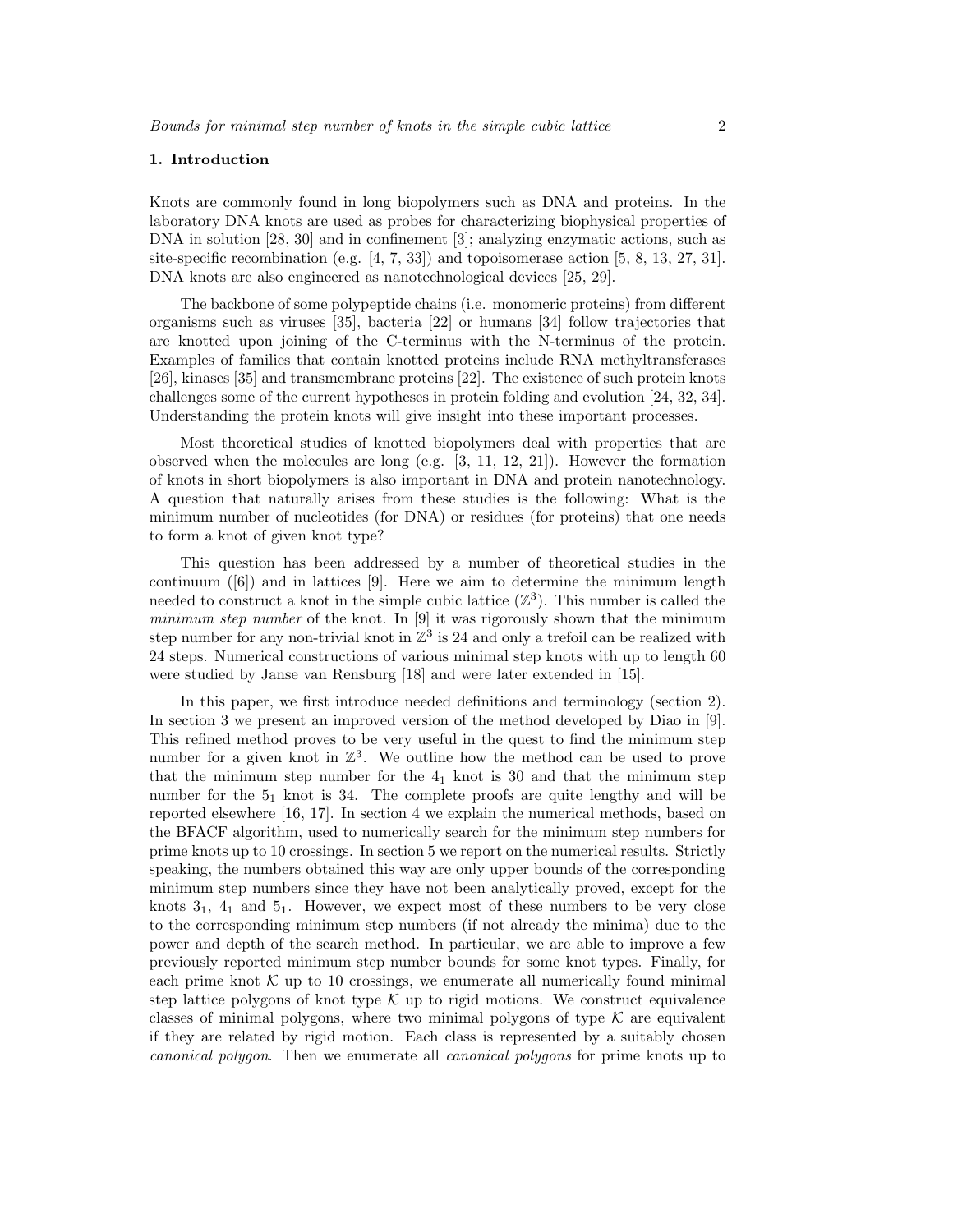10 crossings. We find exactly 75 canonical polygons for the  $3<sub>1</sub>$ , some of which were missing in the earlier enumeration [9]. The exact numerical results are given in a series of tables in the Appendix (Tables 4-7). Table 6 and its accompanying figures illustrate the complete list of canonical lattice polygons with 24 steps for the trefoil.

## 2. Definitions

Consider the simple cubic lattice  $\mathbb{Z}^3$ . A step is a line segment of unit length joining two lattice points in  $\mathbb{Z}^3$  (namely points with integer coordinates). A *lattice polygon K* of length n is a closed self-avoiding walk in  $\mathbb{Z}^3$  consisting of n steps. The minimum step number of a knot type  $\mathcal K$  is the minimum number of steps needed to construct a lattice polygon K of knot type K. A step parallel to the x-axis is called an x-step; y and z-steps are defined similarly.

Definition 1 Two lattice polygons are said to be equivalent if they can be superimposed by a rigid motion, i.e., by any combination of translations, rotations and reflections. We call such equivalence class a canonical lattice polygon.

In section 4 we describe a *standardization algorithm* which allows us to chose a unique polygon to represent each class. By a slight abuse of notation, in this work we refer to the class, and to the standard polygon that represents it, as a canonical polygon.

Let K be a lattice polygon of n steps. Let a (resp. b, c) be the number of x-steps (resp.  $y$ , z-steps) in K. In the enumeration section we only enumerate canonical lattice polygons of minimum step number. Without loss of generality we assume that  $c \ge \max\{a, b\}$ . Let  $\pi : \mathbb{R}^3 \to \mathbb{R}^2$  be the orthogonal projection in the *z*-direction, and let G be the planar graph  $\pi(K)$  (where the lattice points are the vertices and the steps joining the vertices are the edges). The multiplicity  $m(e)$  of an edge e in G is the number of steps of K projected onto e by  $\pi$ . The multiplicity  $m(v)$  of a vertex v in G is the sum of multiplicities of edges incident to v. In the context of this paper  $G$ is a weighted graph with the vertex and edge weights defined as their corresponding multiplicities. The sum of all edge multiplicities is called the *total multiplicity* of G and is denoted by m. Notice that  $m = a + b \leq \frac{2n}{3}$  when  $c \geq \max\{a, b\}.$ 

Figure 1 below shows a weighted planar graph on the square lattice  $Z^2$  and several possible lattice knots that project onto this graph.



Figure 1. This figure illustrates three possible knot diagrams obtained from the weighted graph G shown on the left. Many knot and link diagrams can be constructed from a single graph G by varying its weight assignments.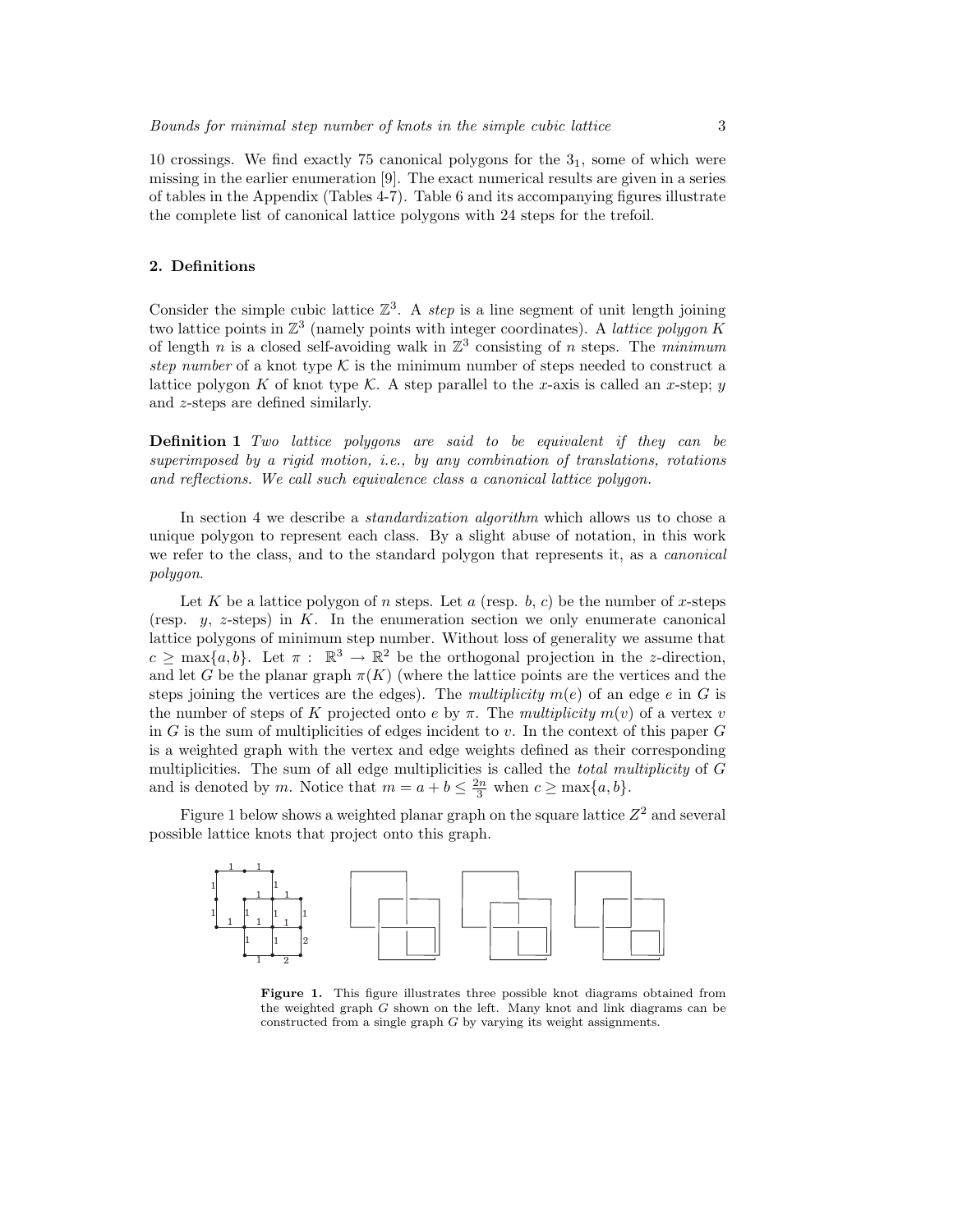The spatial behavior of lattice polygons of fixed knot type and length can be simulated in the computer using the BFACF algorithm  $(2, 2)$ . BFACF introduces local moves in a polygon. Figure 2 defines the three basic moves used in the BFACF algorithm, called type 0, 2 and  $-2$  moves, respectively. A type 0 move preserves the step number of the lattice polygon, a type 2 move increases the step number by 2 and a type −2 move decreases the step number by 2. The BFACF algorithm determines a Markov chain which can sample all possible configurations of the polygons of length  $L \pm e$  without changing the knot type ([20, 23]). The significance of the BFACF moves is implied in the following theorem.



Figure 2. The figures illustrate Type 0, 2 and −2 moves from the BFACF algorithm. A vertex in the figure marked by an open circle indicates a lattice point not occupied by the lattice polygon.

**Theorem 1** [20] Let  $K_1$  and  $K_2$  be any two lattice polygons of the same knot type. Then  $K_2$  can be obtained from  $K_1$  by a finite sequence of BFACF moves (i.e., a finite sequence of type  $0, 2$  and  $-2$  moves).

**Definition 2** A lattice polygon K is called reducible if its step number can be reduced by applying only type 0 and  $-2$  moves. Otherwise K is called irreducible.

Note that a lattice polygon with minimum step number is irreducible, but not all irreducible lattice polygons have minimum step number.

## 3. Theoretical results

In this section we outline the approach used to obtain the theoretical minimum step numbers for knots  $4<sub>1</sub>$  and  $5<sub>1</sub>$ .

**Theorem 2** The minimum step number of  $4<sub>1</sub>$  is 30 and the minimum step number of  $5_1$  is  $34$ .

Our approach is a modified and improved version of the original method used in [9] to prove that 24 is the minimum step number of  $3<sub>1</sub>$ . The method used in [9] can be summarized as the following algorithm.

## Minimal Step Algorithm [9]

Step 1. Enumerate all weighted planar graphs in the square lattice  $\mathbb{Z}^2$  with total multiplicities at most  $\frac{2n}{3}$ . Note that each edge has weight (multiplicity) at least 1 in the weight assignment.

Step 2. For each weighted graph  $G$  obtained from Step 1, generate all possible knot diagrams  $K_G$  with  $G$  as its projection.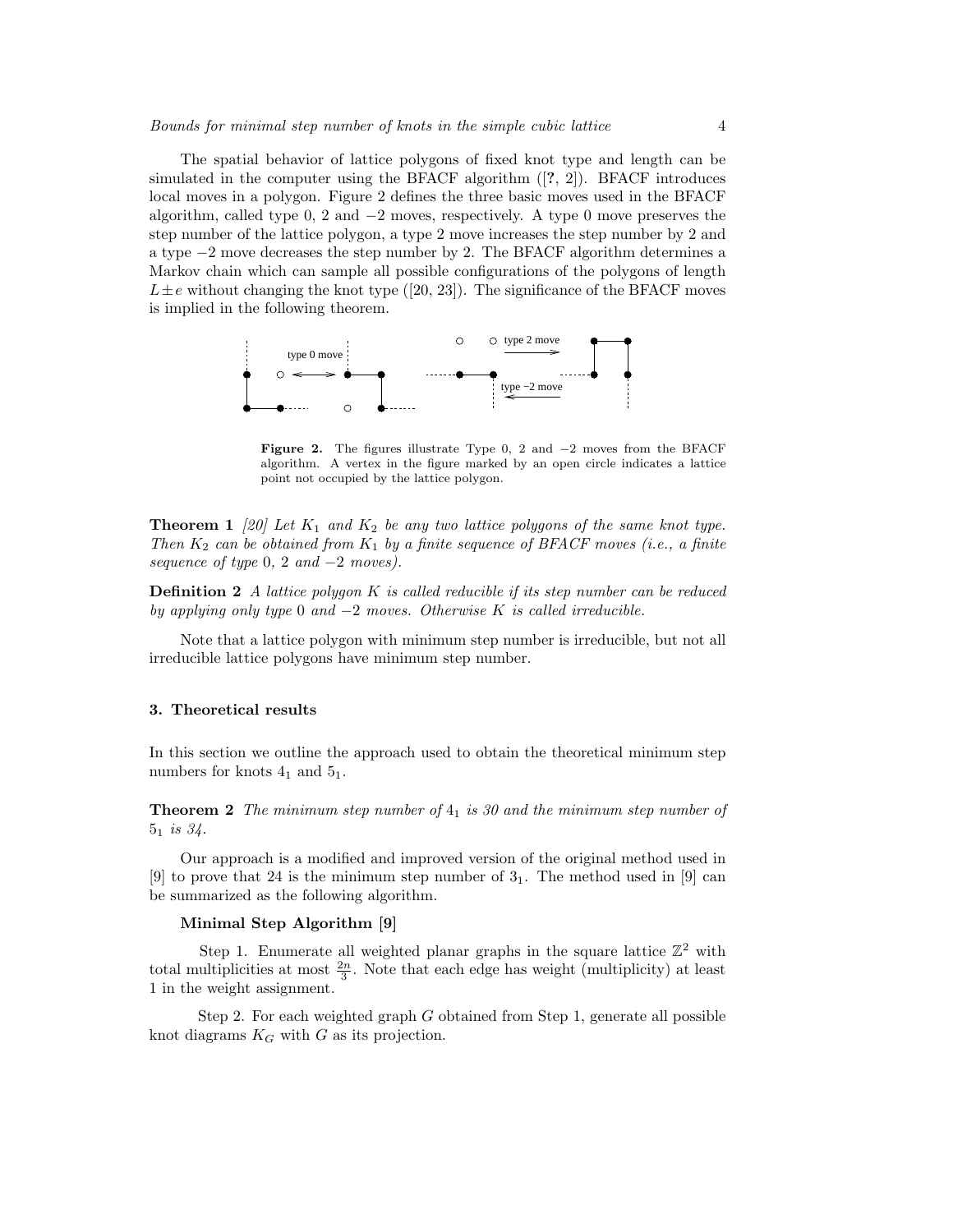Step 3. For each knot diagram  $K_G$  enumerate its possible lattice polygon realizations with at most  $n$  steps and determine its knot type.

When  $n \leq 24$ , the enumeration in the above algorithm is still manageable. However, as  $n$  increases, the cases that need to be examined grow exponentially. In order to obtain the results in Theorem 2, significant improvements to the above algorithm are needed. Here we will present several partial results to show how the number of calculations in the above algorithm can be reduced. Due to the length and complexity of these proofs only an outline is provided. The full proofs can be found in [17, 16]. First we have the following proposition.

**Proposition 1** Let  $K$  be an irreducible lattice polygon with n steps of a nontrivial prime knot type. Then  $G = \pi(K)$  is contained in rectangles of size  $(\frac{k}{2} + 1) \times (\frac{n-2k}{8} + 1)$ for an integer k with  $2 \leq k \leq \frac{n}{6}$ .

Proposition 1 follows from Proposition 2 below directly.

**Proposition 2** Let K be an irreducible lattice polygon with n steps of nontrivial prime knot type. Then K is contained in boxes of size  $(\frac{k}{2}+1) \times (\frac{l}{2}+1) \times (\frac{n-2(k+l)}{4}+1)$  for integers k and l where  $2 \leq k \leq \frac{n}{6}$  and  $k \leq l \leq \frac{n-2k}{4}$ .

**Proof.** Let i be an element of  $\{x, y, z\}$  and  $s_i$  the number of i-steps of K. Note that  $s_x + s_y + s_z = n$ . Let  $D_i(K)$  be the diameter of a lattice polygon K for *i*-direction, which is the length of the image of projection of  $K$  into  $i$ -axis.

We claim that  $D_i(K) \leq \frac{s_i}{4} + 1$ . To see this, let a be a number of the form  $k + \frac{1}{2}$ for some  $k \in \mathbb{Z}$ . Let  $P_i(a)$  be the intersection of K and the plane  $z = a$  in  $\mathbb{R}^3$ . If  $|P_i(a)| = 2$ , then  $P_i(a-1) = \emptyset$  or  $P_i(a+1) = \emptyset$ . Otherwise K is a composite knot or reducible. Hence if  $P_i(a-1) \neq \emptyset$  and  $P_i(a+1) \neq \emptyset$ , then  $|P_i(a)| \geq 4$ . It follows that  $s_i = \sum_a |P_i(a)| \ge 4(D_i(K) - 2) + 4 = 4D_i(K) - 4$ , hence  $D_i(K) \le \frac{s_i}{4} + 1$ .

Now let  $s_x = 2k$  and  $s_y = 2l$ . Since  $s_x$  and  $s_y$  are even, k and l are integers. Without loss of generality, let us assume  $s_x \leq s_y \leq s_z$ . Then  $2k = s_x \leq \frac{s_x + s_y + s_z}{3} = \frac{n}{3}$  and  $2l = s_y \le \frac{s_y + s_z}{2} = \frac{(s_x + s_y + s_z) - s_x}{2} = \frac{n - 2k}{2}$ . Hence we have  $k \le \frac{n}{6}$  and  $k \le l \le \frac{n - 2k}{4}$ . If  $k = 1$ , then  $K$  is 1-bridge knot. Hence it is trivial. Therefore  $2 \le k \le \frac{n}{6}$ . By Claim,  $D_x(K) \leq \frac{s_x}{4} + 1 = \frac{k}{2} + 1, D_y(K) \leq \frac{s_y}{4} + 1 = \frac{l}{2} + 1, \text{ and } D_z(K) \leq \frac{s_z}{4} + 1 = \frac{n - 2(k + l)}{4} + 1.$ Hence K is contained in a box in  $\mathbb{R}^3$  with size  $(\frac{k}{2} + 1) \times (\frac{l}{2} + 1) \times (\frac{n-2(k+l)}{4} + 1)$ .

With Proposition 1, we can add a new step to the **Minimal Step Algorithm** prior to Step 1, and modify Step 1 accordingly as shown below. These two new steps greatly reduce the total number of cases to be examined.

Step 0. Enumerate all rectangles in  $\mathbb{Z}^2$  whose dimensions satisfy the conditions given in Proposition 1.

Step 1'. For each rectangle  $R$  identified in Step 0, enumerate all weighted planar graphs in R with total multiplicities at most  $\frac{2n}{3}$ .

The following proposition allows to identify graphs G that produce reducible lattice polygons.

**Proposition 3** [17] Let e be an edge of G whose end points are  $v_1$  and  $v_2$ . If  $2m(e) \geq m(v_1)$  and  $2m(e) > m(v_2)$  then K is reducible.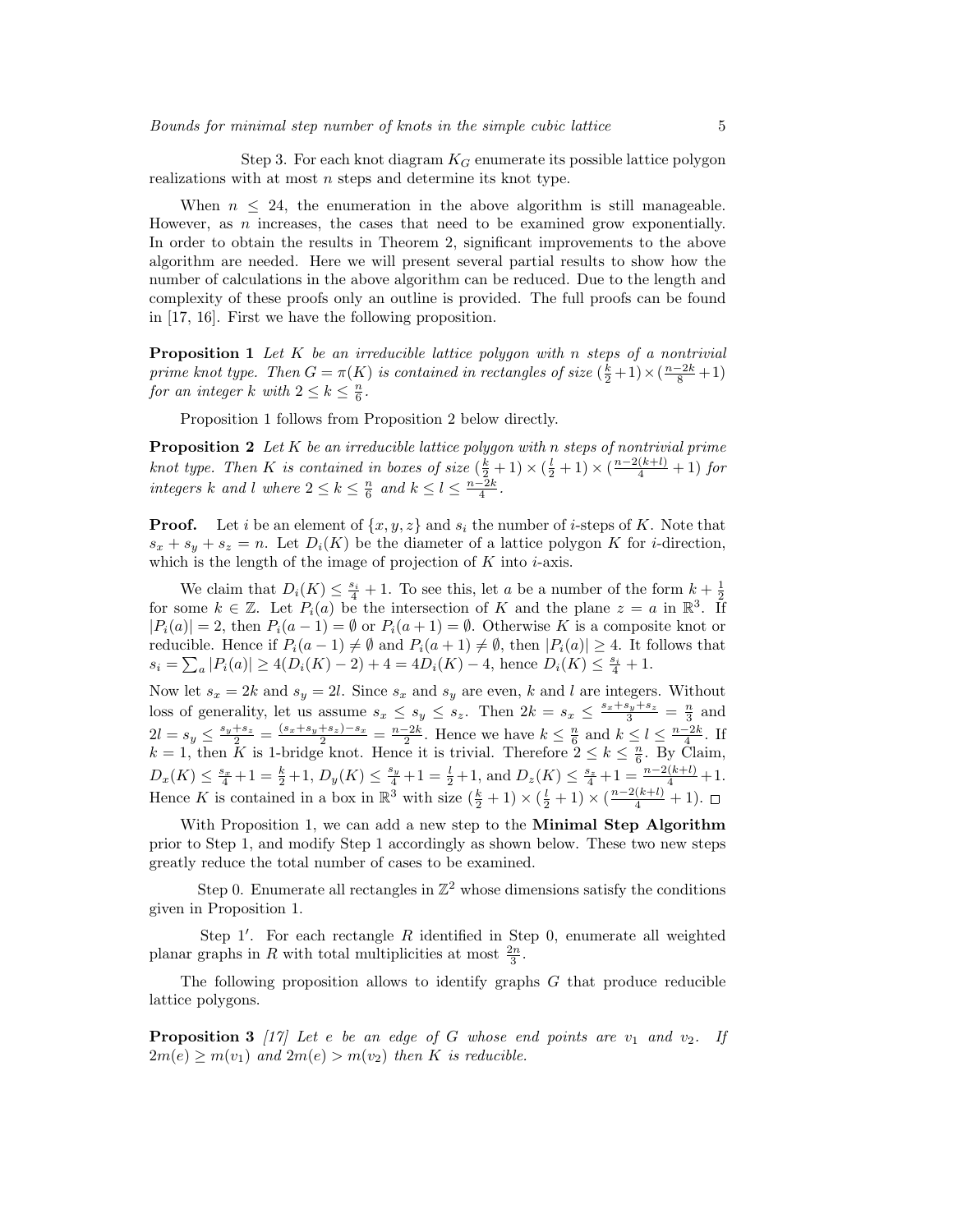**Proposition 4** [17] Let  $c(K)$  be the crossing number of K. Then

$$
c(K) \le \sum_{v \in G} T(\frac{m(v)}{2}) - \sum_{e \in G} T(m(e)) + 3(f - 1)
$$

where  $T(x) = \frac{(x-2)(x-3)}{2}$  and f is the number of faces of G.

Proposition 4 can be used to estimate the crossing number of the lattice polygon K in  $\mathbb{Z}^3$  using the multiplicities and the number of faces of G. For example, the graph in Figure 1 can be a projection of the figure eight knot. The right hand side of the inequality in Proposition 4 for that graph is 4 (the estimation in Proposition 4 is sharp in this case), therefore that graph cannot be a projection of  $5<sub>1</sub>$  in  $\mathbb{Z}^3$ . This fact is used in the proof of Theorem 2. Due to length consideration, the proofs for Propositions 3 and 4 are not presented here. Instead we provide an example in Figure 3 to help with understanding Proposition 3.



**Figure 3.** Left: A weighted graph G with an edge e spanning two vertices  $v_1$ and  $v_2$ . Center: An example of e with  $m(e) = 4$ ,  $m(v_1) = 8$  and  $m(v_2) = 6$ . In this example,  $e, v_1$  and  $v_2$  satisfy the conditions in Proposition 3. This figure shows a 3-dimensional conformation  $K$  projecting onto  $G$ , and illustrates the reducibility of K. Right: Another graph G whose central edge e has  $m(e) = 6$ and satisfies proposition 3. Graphs with this property do not need be considered in the construction of minimum step lattice knots.

We end this section with an outline of the proof of Theorem 2: For the case of  $4<sub>1</sub>$ , one can construct  $4<sub>1</sub>$  in  $\mathbb{Z}^3$  with 30 steps as shown in Figure 4. Thus we only need to show that any lattice polygon with at most 28 steps is either the trivial knot or the trefoil knot. By [9, 10], it is known that any lattice polygon with at most 24 steps is trivial or the trefoil knot. Let K be an irreducible non-trivial lattice polygon with  $n = 26$  or 28 steps. By taking a suitable projection one obtains a graph G with total multiplicity at most 18. By Proposition 1,  $G$  is contained in a rectangle of dimension  $2\times4$  or  $3\times3$ . By using the Euler characteristic, one can show that there are at most 6 faces in G. We then apply Propositions 2, 3 and 4 to further simplify the enumeration of these graphs. Finally, we follow the steps proposed in [9, 10] to list corresponding lattice polygons and determine their knot types and show that each lattice polygon is either trivial or the trefoil.

The case of  $5<sub>1</sub>$  follows the same steps but the calculations are more involved.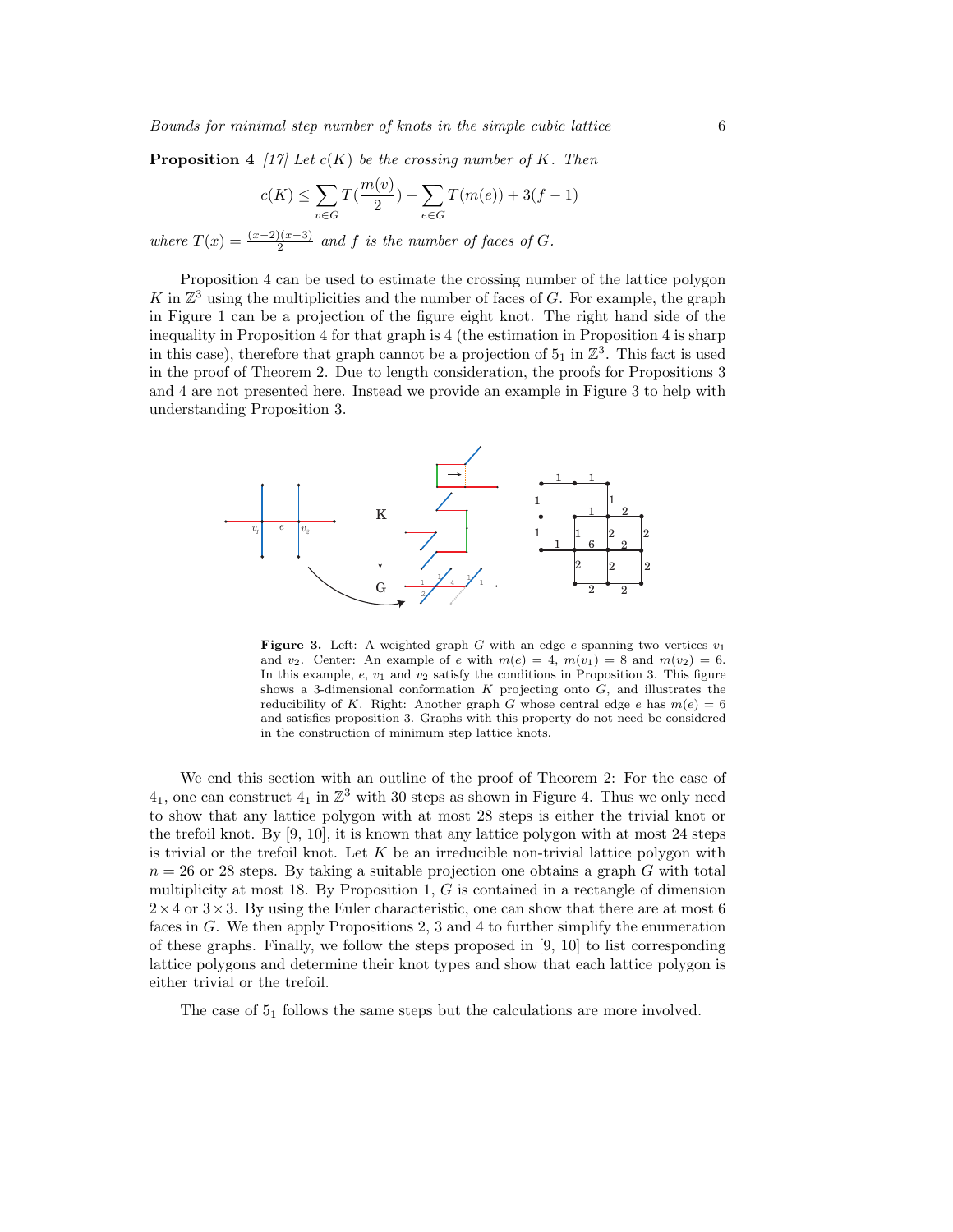

Figure 4. Realizations of  $4<sub>1</sub>$  and  $5<sub>1</sub>$  on the lattice with 30 and 34 steps.

## 4. Simulation methods

In our simulations we used the BFACF algorithm as described in [23]. The BFACF algorithm has been used to estimate properties of knots in  $\mathbb{Z}^3$  such as the writhe, the radius of gyration, and the minimum stick number[18, 19]. This algorithm introduces local moves in a lattice polygon which, when iterated for long periods of time, simulate spatial movement. The BFACF algorithm can sample all possible configurations of the polygons within a given knot type [23]. That is, the BFACF algorithm generates Markov chains whose ergodicity classes are the knot types [20]. The algorithm samples conformations from a Gibbs distribution with one adjustable parameter  $z$ , the fugacity per bond, that satisfies that  $0 \leq z \leq z_c$  where  $z_c = 0.2134$  is the inverse of the connective constant in  $\mathbb{R}^3$  ([23]). The resulting Markov chain is generated using the three elementary moves defined earlier in Figure 2. Type  $0, +2$  or  $-2$  moves are selected with probabilities  $p(0), (p(2) \text{ and } p(-2))$ , respectively. The probabilities are given by  $p(0) = \frac{1+z^2}{2(1+z^2)}$  $\frac{1+z^2}{2(1+3z^2)}$ ,  $p(2) = \frac{z^2}{1+3}$  $\frac{z^2}{1+3z^2}$  and  $p(-2) = \frac{1}{1+3z^2}$ .

To ensure that duplicated lattice polygons are not counted in our enumeration process, we introduce a method to place a lattice polygon (of minimum steps) in "standard form". We represent a lattice polygon by a NEWSUD string, namely a sequence of letters from the set  $\{N, E, W, S, U, D\}$  (abbreviations for North, East, West, South, Up and Down) with each letter representing the corresponding edge direction.

## Standardization algorithm

Start from a given lattice polygon in the NEWSUD format, for example:

UENNWWSWDDEEUUUNWWDDESSE

(a) List all 24 forms obtained from it by rotations in  $\mathbb{Z}^3$ ,

```
UENNWWSWDDEEUUUNWWDDESSE
SEUUWWDWNNEESSSUWWNNEDDE
DESSWWNWUUEEDDDSWWUUENNE
           .
```
. .

USEENNWNDDSSUUUENNDDSWWS UENNWWSWDDEEUUUNWWDDESSE.

(b) Because these forms are computer generated, they have a starting edge and an orientation, both of which are not interesting for the purposes of our enumeration. Therefore for each rotated form, we list all possible shifts,

## UENNWWSWDDEEUUUNWWDDESSE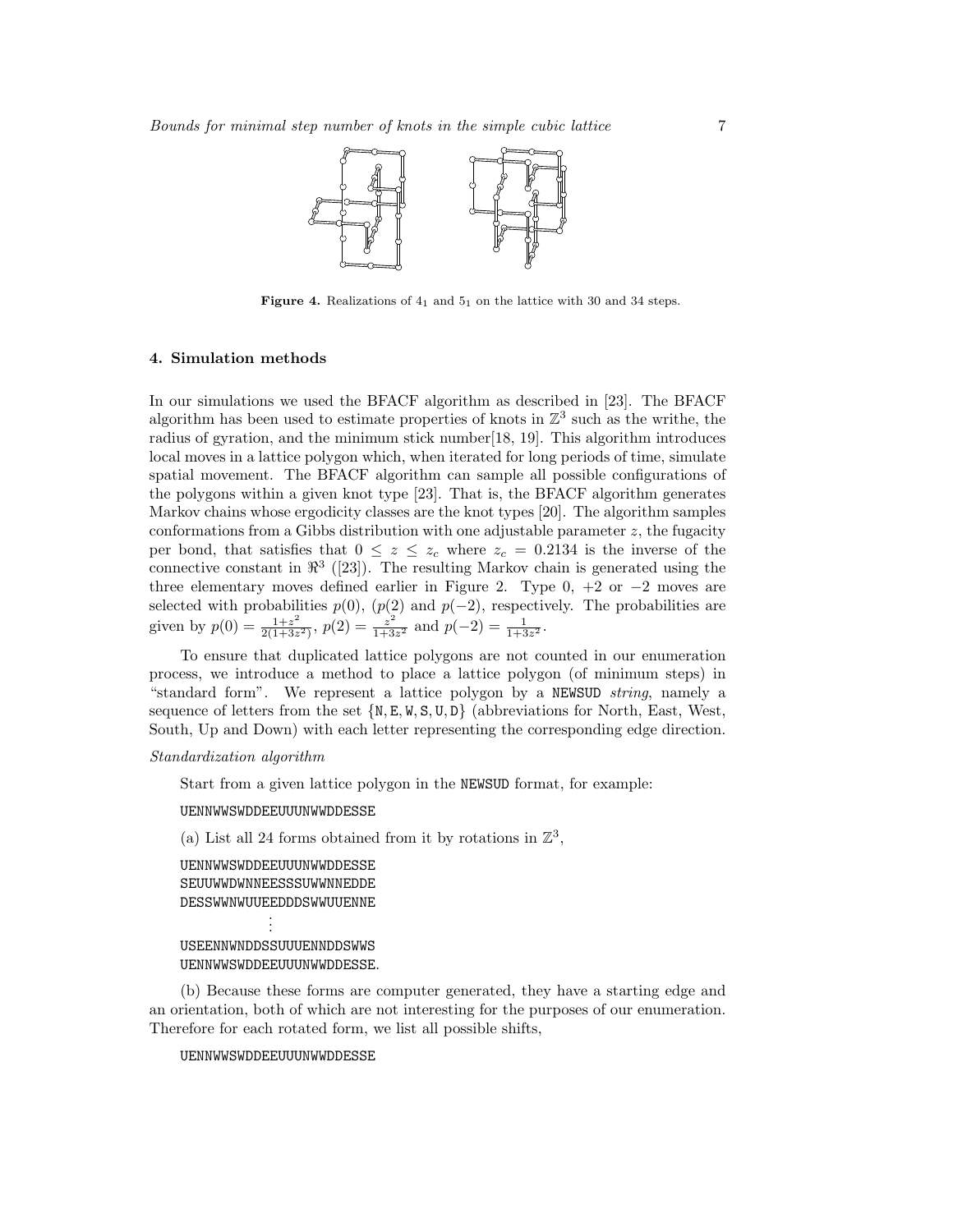```
EUENNWWSWDDEEUUUNWWDDESS
SEUENNWWSWDDEEUUUNWWDDES
           .
```
. .

(c) For each rotated or shifted form we also consider the form with the opposite (reverse) orientation. Note that this is not simply the reversal of the string since that would produce the mirror image of the lattice polygon. The lattice polygon NNDDSEDDWWUUUEENDDWSSUUU reversed is DDDNNEUUSWWDDDEEUUWNUUSS (string reversed and substitutions  $\mathbb{N} \leftrightarrow \mathbb{S}$ ,  $\mathbb{E} \leftrightarrow \mathbb{V}$  and  $\mathbb{U} \leftrightarrow \mathbb{D}$  made). Furthermore, in the case of achiral knots, the additional  $2 \times n \times 24$  strings resulting from reflections are also considered.

(d) For an *n* step lattice polygon this algorithm produces up to  $4 \times n \times 24$  forms (many of which may be duplicates). We choose the lexicographically least of all these as the *standard form*. For example, the standard form of UENNWWSWDDEEUUUNWWDDESSE is DDDEEUUWSWWNNEDESSEUUWWN.

Conformations of lattice polygons of the same knot type are different if their standard forms are different. Notice that it is ideal to use this standard form to represent the class of polygons modulo rigid motion introduced in Definition 1. We refer to the polygon in standard form as a *canonical polygon*.

The numerical simulation involves two major phases, as follows:

Phase 1: Identification and standardization of minimum step number lattice polygons. Each knot type is subjected to several iterations of the following numerical search.

- (i) Run the BFACF algorithm on a lattice polygon of fixed knot type, periodically switching between high and low z values. The lattice polygon with the fewest edges produced in this process is retained.
- (ii) If the number of edges of the lattice polygon found in the step (i) is greater than the current lower bound for the step number of the knot type, discard this lattice polygon and go on to the next knot type.
- (iii) If the lattice polygon is not discarded, it is then put through a standardization procedure. From this procedure results a canonical polygon. If the canonical polygon has not been found before, it is added to the list as a new canonical lattice polygon.

Notice that as the list of distinct conformations for a given knot type grows during the random search using the identification algorithm described above, only canonical conformations obtained form the standardization algorithm are stored. Incoming potentially new conformations are standardized first and then added to the list if they are not already there.

#### Phase 2: Expansion.

The second phase expands the data found during phase 1. Each conformation is exhaustively run through a modified BFACF algorithm allowing only type-0 moves. Only those canonical conformations not already found after a standardization step are retained. For most knots up to eight crossings, this phase produces very few or no additional conformations. However the expansion phase is necessary for some nine and ten crossing knots.

In order to better group the canonical lattice polygons we define a new equivalence class induced by BFACF type 0 moves.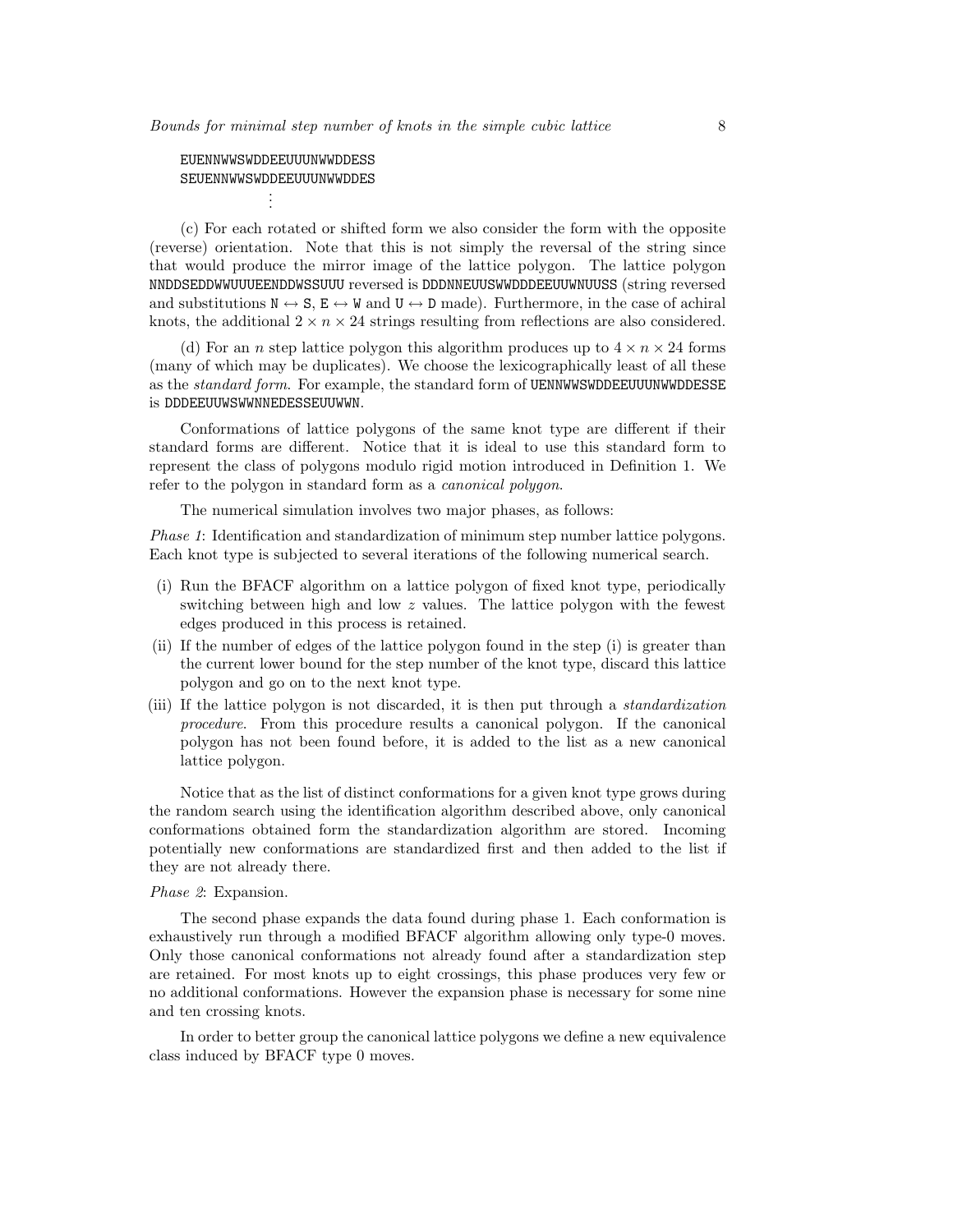**Definition 3** Two canonical lattice polygons are type 0 equivalent if one can be taken into the other via a finite sequence of BFACF type 0 moves.

**Definition 4** A canonical lattice polygon is taut if we cannot apply any type 0 move to any of its lattice polygons.

In other words, a canonical lattice polygon is taut if its type 0 equivalence class contains only one element. In the next section we compute the number of type 0 equivalence classes under this relation for each knot type.

#### 5. Numerical results

We ran the numerical simulations following the identification, Standardization and expansion phases as explained in the previous section. To obtain the results reported here, a z value was chosen uniformly at random in the interval  $(0, 0.2)$  ("high" z). The simulation was run for 100,000 iterations, followed by a run of 60,000 iterations at  $z = 0.02$  ("low" z). This cycle was repeated 100 times. Note that the actual values and length of the run between z-changes was quite arbitrary.

Due to their length, tables summarizing the numerical results are placed in the appendix. Table 4 outlines our main numerical results for all prime knots up to 10 crossings. The knot types are given in Column  $K$ , the minimum step number bounds are given in Column S, the numbers of canonical conformations found in Phase 1 are given in Column **R**, the numbers of conformations found in Phases 1 and 2 combined are given in Column  $E$  and the numbers of type 0-equivalent classes are given in Column C. In the following subsections we will discuss our findings. Numerical estimates of minimal step number, as well as examples in the NEWSUD form are provided in the appendix (after Table 7) for each prime knot with 10 crossings or less.

## 5.1. The case of the trefoil knot revisited

We found 75 canonical lattice polygons for the trefoil knot, partitioned into three type 0 equivalence classes. Table 6 in the appendix lists all canonical lattice trefoils: canonical lattice polygons  $1-1$  to  $1-18$  are in the first equivalence class; polygons  $2-1$ to 2−56 are in the second equivalence class; 3−1 is in the third. The canonical lattice polygon 3−1 is taut. Using the algorithm proposed in [9], Diao enumerated all lattice

polygons with 24 steps which are trefoil knots (in [10]: see p.1253, Figure 8). It is easily verified that each case in Diaos enumeration is contained in our 75 canonical lattice polygons. See the data in the appendix for details (table 6 and its accompanying figures). However, we found that some lattice polygons in [10] were counted twice (for instance one lattice polygon in Figure  $8(c)$  can be obtained from one in Figure  $8(f)$ after a suitable rotation is applied) and some were completely missed. More precisely, there are 27 canonical lattice polygons that were not counted in [10]. These are listed in the following table and three of them are illustrated in Figure 5. A complete list of these 75 canonical lattice polygons and their geometric representations is given in Table 6, and on the figures below the table, in the appendix.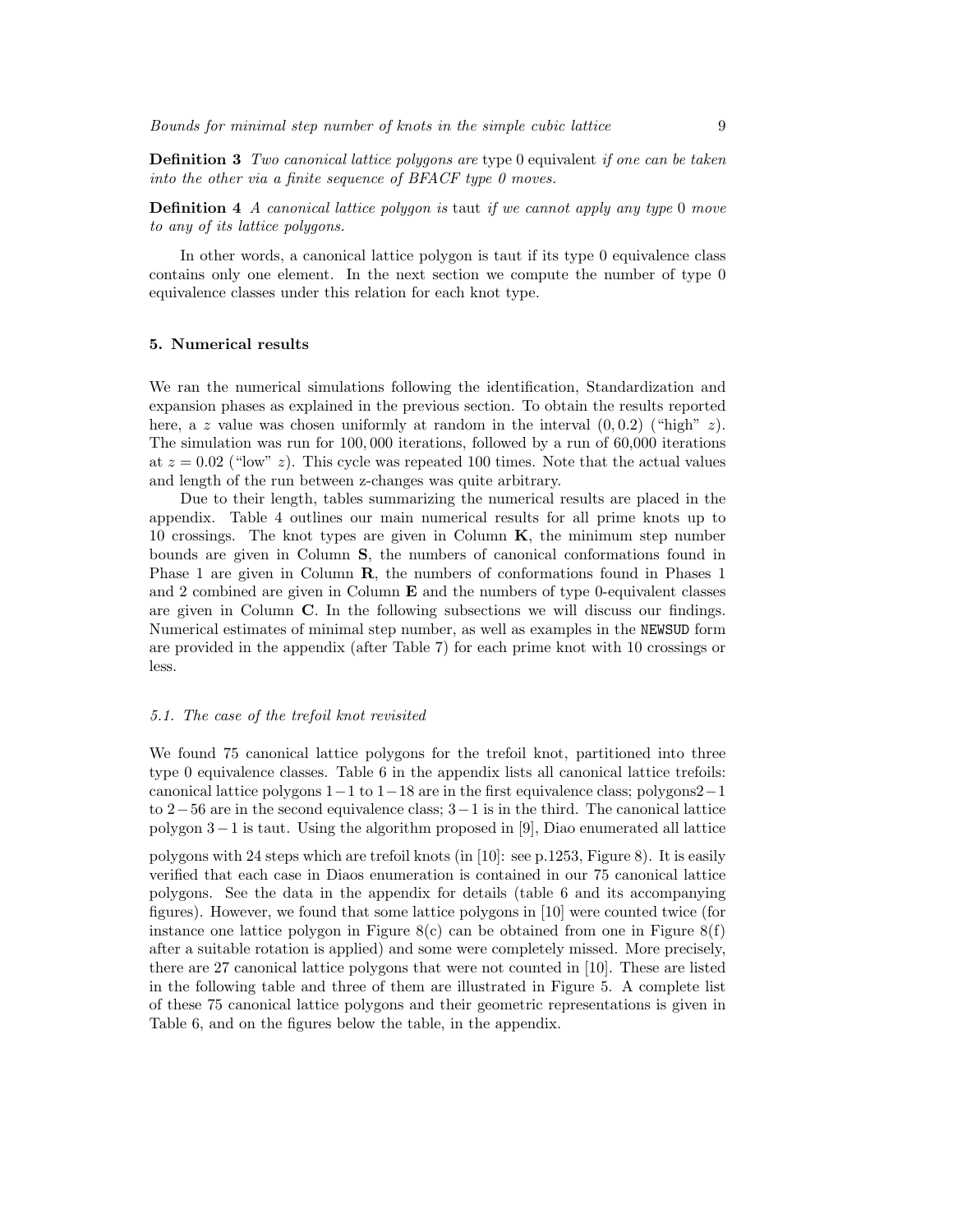Bounds for minimal step number of knots in the simple cubic lattice 10

| $1 - 1$  | DDDEENUUWSSDWWNNEESEUUWW        | $1 - 2$  | DDDEENUUWSSWDWNNEESEUUWW |
|----------|---------------------------------|----------|--------------------------|
| $1 - 3$  | DDDEENUUWSSWWDNNEESEUUWW        | $1 - 4$  | DDDEENUUWSSWWNDNEESEUUWW |
| $1-5$    | <b>DDDEENUUWSSWWNNDEESEUUWW</b> | $1-6$    | DDDEENUUWSSWWNNEDESEUUWW |
| $2 - 1$  | DDDEESUUWWDWNNEESSSUUNNW        | $2 - 6$  | DDDEESUUWWWDNNEESSSUUNNW |
| $2 - 7$  | DDDEESUUWWWDNNEESSSUUNWN        | $2 - 11$ | DDDEESUUWWWDNNEESSWSUUNN |
| $2 - 12$ | DDDEESUUWWWNDNEESSSUUNWN        | $2 - 16$ | DDDEESUUWWWNDNEESSWSUUNN |
| $2 - 17$ | DDDEESUUWWWNNDEESSSUUWNN        | $2 - 21$ | DDDEESUUWWWNNEEDSSSWUUNN |
| $2 - 22$ | DDDEESUUWWWNNEEDSSWSUUNN        | $2 - 23$ | DDDEESUUWWWNNEESDSWSUUNN |
| $2 - 24$ | DDDEEUSUWWDWNNEESSSUUNNW        | $2 - 28$ | DDDEEUSUWWWDNNEESSSUUNNW |
| $2 - 29$ | DDDEEUSUWWWDNNEESSSUUNWN        | $2 - 32$ | DDDEEUSUWWWDNNEESSWSUUNN |
| $2 - 33$ | DDDEEUSUWWWNDNEESSSUUNNW        | $2 - 35$ | DDDEEUSUWWWNDNEESSWSUUNN |
| $2 - 48$ | DDDEEUUSWWWDNNEESSWSUUNN        | $2 - 49$ | DDDEEUUSWWWNDNEESSWSUUNN |
| $2 - 50$ | DDDEEUUSWWWNNEEDSSSUUNNW        | $2 - 54$ | DDDEEUUWSWWDNNEESSWSUUNN |
| $3 - 1$  | DDDEENUUWSSDDDNNUUSEUUWW        |          |                          |

Table 1. The 27 canonical lattice polygons missing from [10].



Figure 5. Standard lattice polygons of 1-1, 2-1 and 3-1 as listed in Table 1. Their projection graphs (as weighted plane graphs) were not recorded in [10].

Since each of the 75 canonical lattice polygons has 24 rotations, one may expect  $75 \times 24 = 1800$  different lattice polygons. However, some of the canonical lattice polygons exhibit geometric symmetries. For example some rotated versions overlap (i.e. are not distinct lattice polygons). Eliminating such duplicates results in 1664 distinct lattice polygons. Taking reflections into account, we obtain  $2 \times 1664 = 3328$ lattice polygons. We thus report that the total number of minimum step number lattice polygons should be 3328, not 3496 as reported in [10].

# 5.2. The cases of  $4_1$  and  $5_1$  knots

Our numerical results confirm the analytical results of  $[17, 16]$ . That is, the  $4<sub>1</sub>$  and 5<sup>1</sup> knots have minimum step numbers of 30 and 34 respectively. It is interesting to note that  $4<sub>1</sub>$  has only 76 minimum step number canonical lattice polygons while  $5<sub>1</sub>$ has twice as many canonical lattice polygons  $(142)$  as  $3<sub>1</sub>$  does.

## 5.3. Improvement over published data

Our calculations offer improvements over some of the minimum step bounds proposed in [18] and in [15]. The following knots were found to have lattice polygon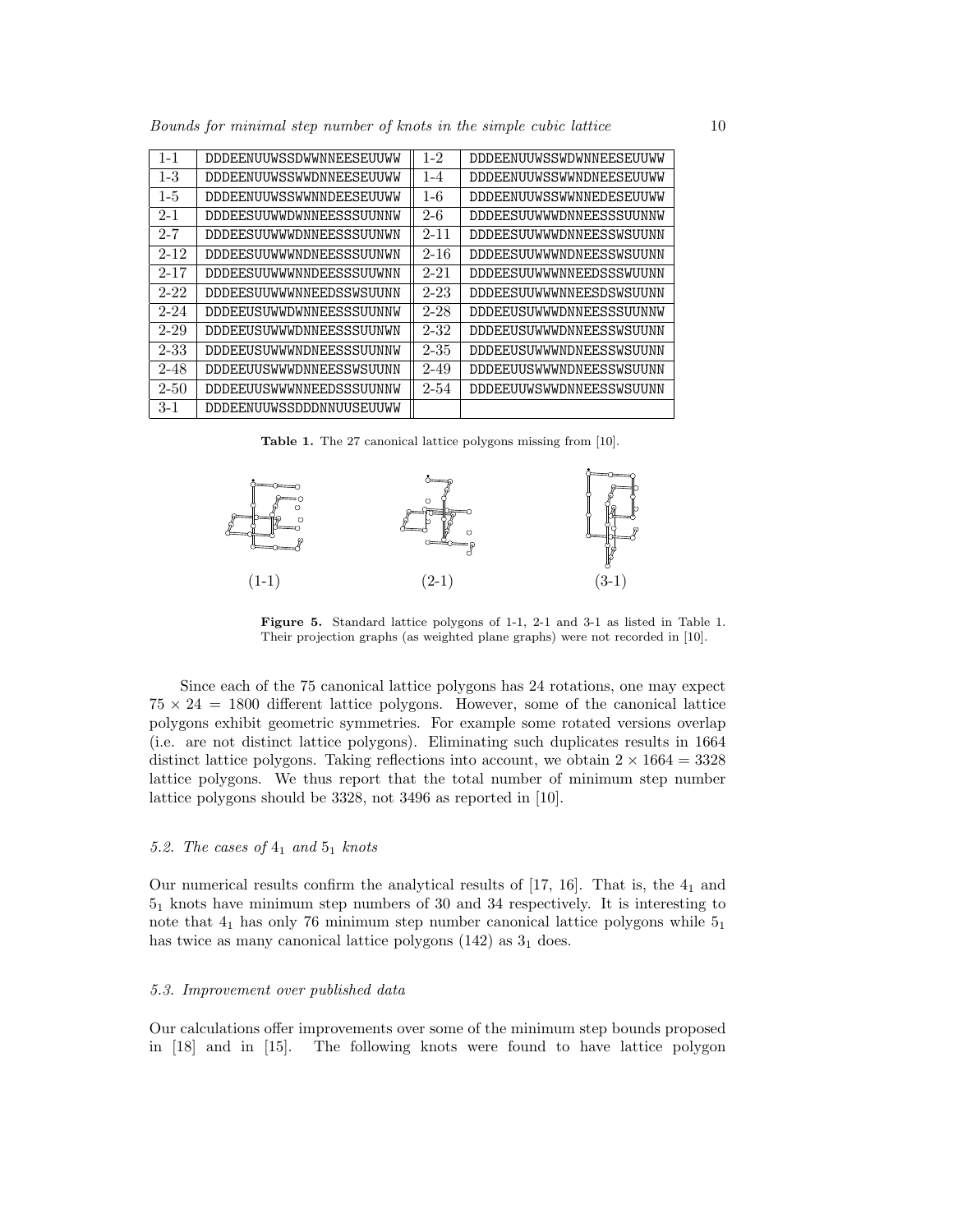representations of 50 steps, improving the 52 reported in [18]:  $8_8$ ,  $8_{10}$ ,  $8_{11}$  and  $8_{14}$ . A minimum step number bound of 46 for  $8_{20}$  was reported in [15], we improved that to 44.

A list of estimations on the total number of knot types that a lattice polygons with a given step number can realize was given in [18]. The following table shows an updated list based on our data.

|                  |  |  |  | $4 \mid 24 \mid 30 \mid 34 \mid 36 \mid 40 \mid 42 \mid 44 \mid 46$  |  |
|------------------|--|--|--|----------------------------------------------------------------------|--|
|                  |  |  |  | $n \mid 1 \mid 2 \mid 3 \mid 4 \mid 5 \mid 8 \mid 9 \mid 14 \mid 18$ |  |
| $\boldsymbol{s}$ |  |  |  | $48$   50   52   54   56   58   60   62   64                         |  |
| n                |  |  |  | 22   40   49   74   119   130   175   244   250                      |  |

**Table 2.** Numerical estimates on  $n$ , the number of prime knot types realizable by a lattice polygon with step number up to s.

## 5.4. Further observations

It is interesting to see the large range for the number of canonical lattice polygons within knots with the same crossing numbers. For instance, in the eight crossing family of knots, our search found only one realization for  $8<sub>3</sub>$  and  $8<sub>7</sub>$ , while for other knots like  $8<sub>2</sub>$ , we found almost 2000. This range seems to grow rapidly. For example, we only found one canonical lattice polygon for  $9_{31}$ ,  $10_{72}$  and  $10_{123}$ . On the other hand, we found 152374 canonical lattice polygons for  $10_{140}$ !

Table 3 below summarizes our numerical finding on the relationship between the class of knots with a given crossing number and the range of step numbers needed for the lattice polygons to realize these knots. This limited study seems to indicate that the non-alternating knots generally require less steps in their lattice polygon realizations.

| Crossing number | Alternating | Non-alternating |
|-----------------|-------------|-----------------|
| 3               | 24          |                 |
| 4               | 30          |                 |
| 5               | 34-36       |                 |
|                 | 40          |                 |
|                 | 44-46       |                 |
|                 | 48-52       | $42 - 46$       |
|                 | 54-58       | 48-52           |
| 10              | 58-64       | 48-58           |

Table 3. Crossing numbers and minimum step numbers of prime knots

## 5.5. Minimum stick numbers via the canonical lattice polygons

We also studied the minimum stick number of a knot using its corresponding canonical lattice polygons. The (lattice) stick number of a knot type  $\mathcal K$  is the number of (straight)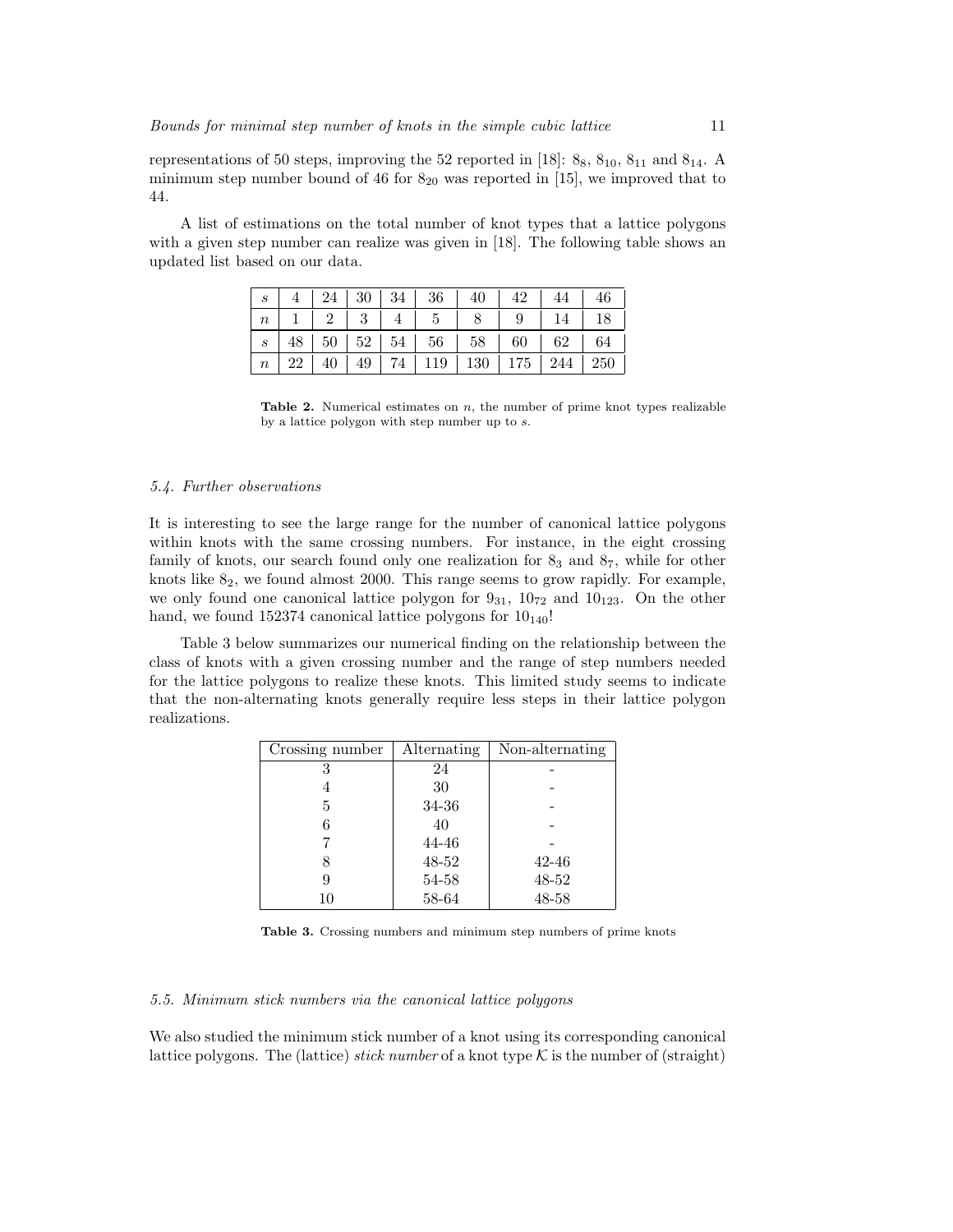edges, not necessarily of unit length, required to construct a representative of  $K$  in  $\mathbb{Z}^3$ . An estimate of the stick number of knot type  $K$  can be obtained using the canonical lattice polygons of  $K$  described above, by simply counting the number of times the lattice polygon of the knot changes direction in all of the NEWSUD strings for a given knot. There exist minimum stick representatives of a knot that do not correspond to canonical polygons (of minimum step) when their edges are subdivided into edges of unit length. For knots up to eight crossings (plus a few others), we ran a separate experiment. We set the BFACF  $z$  parameter randomly within the range  $(.13, .19)$ , performed 100000 iterations of the BFACF algorithm, then performed all possible type (−2) moves and finally counted the number of direction changes. These steps were repeated until a candidate was found or a time limit (several hours) was reached. This method produced new minimum stick candidates for the knot types  $5<sub>1</sub>$ ,  $5<sub>2</sub>$ ,  $6<sub>1</sub>$ ,  $6_3, 7_2, 7_3, 7_4, 7_5, 7_6, 7_7, 8_2, 8_3, 8_4, 8_5, 8_7, 8_{19}$  and  $10_{27}$ . Our numerical results also confirm the known theoretical results for  $3<sub>1</sub>$  and  $4<sub>1</sub>$  (12 and 14 respectively) shown in [14]. A complete list of our findings on the stick numbers is given in Table 5 in the appendix.

## 6. Conclusion

Knots in biopolymers, such as closed DNA molecules and open polypeptide chains (proteins) can be engineered in the laboratory. In this context it is natural to ask what is the minimum number of monomers (nucleotides for DNA and residues for proteins) needed to form a given knot. We have addressed this question using the simple cubic lattice as a model. We propose new analytical tools that improve current published results in the sense that the process of finding the minimum step number is made more efficient. Our data includes new minimal step number and minimal stick number bounds. These improvements allowed us to determine the minimum step number for  $4<sub>1</sub>$  and  $5<sub>1</sub>$ . We have improved some current analytical and numerical results in the estimations on the number of canonical lattice polygons of a given knot type. For instance we have numerically found that there are a total of 75 different canonical lattice polygons that are trefoils, some of which were not counted before. Our numerical study was broad enough to cover all prime knots up to 10 crossings. However, we need to point out that our results (analytical and numerical) are obtained by enumerating all possible lattice polygons (of the given knot type), it will be difficult to use the same method to generalize these results to knots that exhibit more realizations (as shown by our simulations), such as the  $5<sub>2</sub>$  knot, which has 2362 canonical lattice polygons. More powerful analytical results will be needed in order to reduce the possibilities in the enumeration process.

## Acknowledgments

Support for this work came from NSF grant DMS-0712958 (Y.D.), NIH grants 2S06GM052588 (M.V and R.S.), NIH 2S06GM52588-12 (J.A. and R.S.). Additional support came from the Ministry of Education, Culture, Sports, Science and Technology, Grant-in-Aid for Scientific Research (C) 18540069 (K.S.). K. Ishihara is partially supported by a Fellowship from the Japanese Society for the Promotion of Science for Japanese Junior Scientists.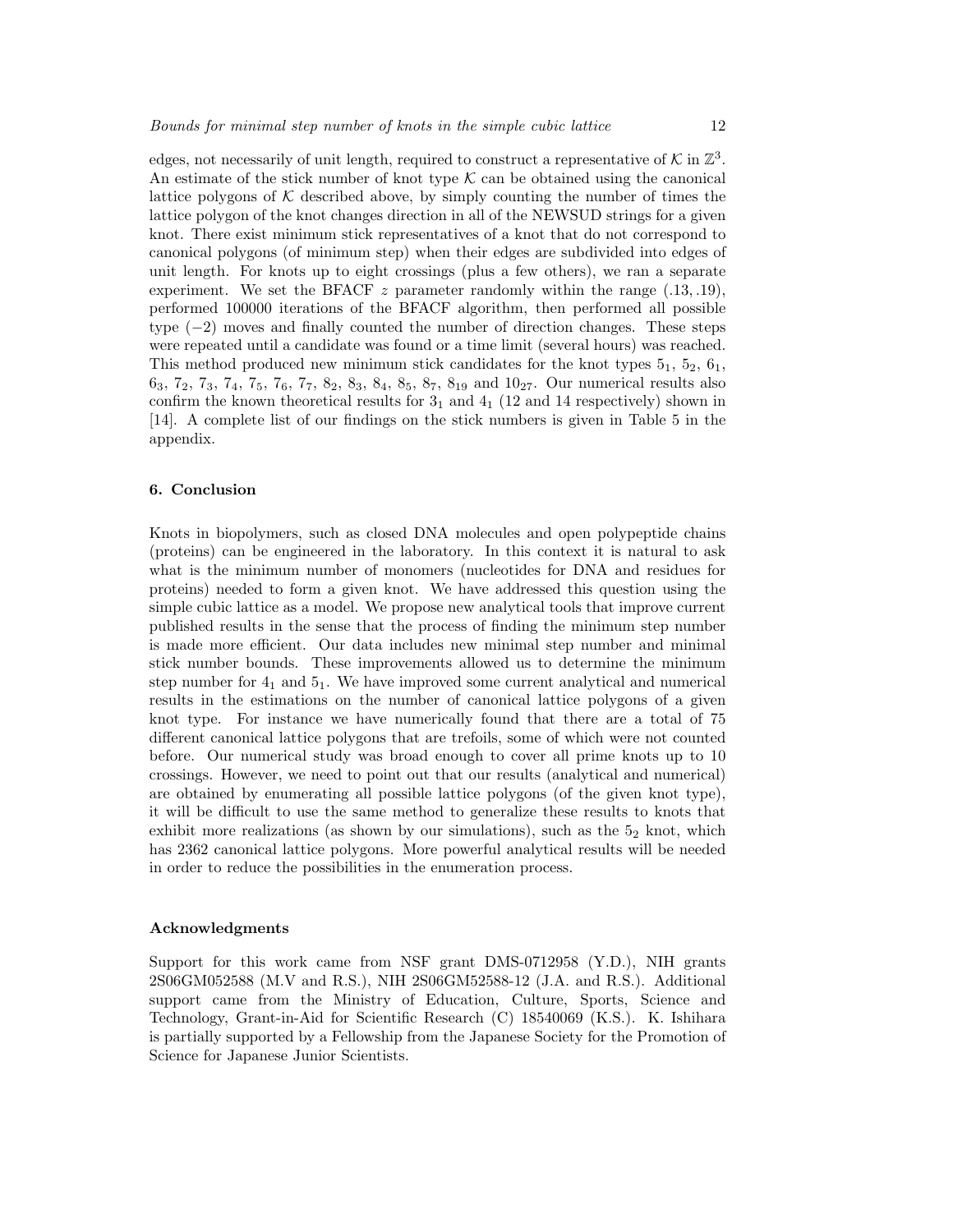#### References

- [1] C. Arãgao de Carvalho and S. Caracciolo 1983, J Phys (Paris) 44 pp. 323-331.
- C. Arãgao de Carvalho, S. Caracciolo and J. Frölich 1983, Nucl Phys B 215 pp. 209-248.
- [3] Arsuaga J et al 2002, Proc Natl Acad Sci USA 99 5373–7.
- [4] Buck D and Flapan E 2007, *J Mol Biol* **374**(5) 1186--99.
- [5] Buck G R and Zechiedrich E L 2004, *J Mol Biol* 340(5) 933-9.
- [6] Calvo J A and Millett K C 1998, Ideal Knots: Series of knots and everything (Ed. Stasiak A, Katrich V and Kauffman L H) 19 107-28.
- [7] Darcy I K et al 2006, *BMC Bioinformatics* **7** 435.
- [8] Dean F B et al 1985, J Biol Chem 260 4975–83.
- [9] Diao Y 1993, J Knot Theory Ramifications 2(4) 413–25.
- [10] ——1994, *J Statist Phys* **74** 1247-54.
- $[11]$  ——1995, *J Knot Theory Ramifications* 4(2) 189–96.
- $[12]$  ——, Nardo J and Sun Y 2001, J Knot Theory Ramifications 10(4) 597-607.
- [13] Hsieh T 1983, J Biol Chem 258 8413–20.
- [14] Huh Y and Oh S 2005, *J Knot Theory Ramifications*  $14(7)$  859–67.
- [15] Hua X et al 2007, *Topology Appl* **154** 1381-97.
- [16] Ishihara K 2009, preprint.
- [17] Ishihara K, Shimokawa K and Yamaguchi Y 2009, preprint.
- [18] Janse van Rensburg E J 1998, Ideal Knots: Series of knots and everything (Ed. Stasiak A, Katrich V and Kauffman L H) 19 88–106.
- [19] E.J. van Rensburg, D.W. Sumners and S.G. Whittington 1998, Ideal Knots: Series of knots and everything (Ed. Stasiak A, Katrich V and Kauffman L H) 19 70–87.
- [20] E. J. van Rensburg and S. G. Whittington 1991, The BFACF algorithm and knotted polygons. J Phys A Math Gen 24 5553–67.
- [21] Klenin K V et al 1988, *J Biomol Struct Dyn* 5 1173-85.
- [22] King N P, Yeates E O and Yeates T O 2007,  $J$  Mol Biol 373(1) 153–66.
- [23] N. Madras and G. Slade, The Self-Avoiding Walk Probability and Its Applications, Birkhauser, Boston 1996.
- [24] Mallam A L et al 2008, Mol Cell 30 642-8.
- [25] Mueller J E, Du S M and Seeman N C 1991, J Am Chem Soc 113 6306–8.
- [26] Nureki O et al 2002, Acta Crystallogr D Biol Crystallogr 58(7) 1129–37.
- [27] Petrushenko Z M et al 2006, *J Biol Chem*  $281(8)$  4606-15.
- [28] Rybenkov V V, Cozzarelli N R and Vologodskii A V 1993, Proc Natl Acad Sci USA 90(11) 5307–11.
- [29] Seeman N C 2003, Biochemistry 42 7259–69.
- [30] Shaw S Y and Wang J C 1993, Science **260** 533--6.
- [31] Stray J E et al 2005, J Biol Chem 280(41) 34723–34.
- [32] Taylor W R 2000, Nature 406 916–9.
- [33] Vazquez M, Colloms S and Sumners D W, J Mol Biol 346 493-504.
- [34] Virnau P, Mirny L A and Kardar M 2006, PLoS Comput Biol 2(9) e122.
- [35] Yeates T O, Norcross T S and King N P 2007, Curr Opin Chem Biol 11(6) 595-603.

## Appendix

Table 4: The knot types are given in Column  $K$ , the minimum step number bounds are given in Column S, the numbers of conformations found in Phase 1 are given in Column R, the total numbers of conformations found in Phase 1 and Phase 2 are given in Column E and the numbers of type 0-equivalent classes are given in Column C.

|                  | ت  |                     |                    | ⌒              |                 | ञ  | к    |       |         |           | w  | πı   |      |    |
|------------------|----|---------------------|--------------------|----------------|-----------------|----|------|-------|---------|-----------|----|------|------|----|
| $U_1$            | 4  |                     |                    |                | 949             | 52 | 751  | 751   | o-<br>◢ | $10_{84}$ | 62 | 549  | 549  | 35 |
| $\mathfrak{0}_1$ | 24 | $\rightarrow$<br>6) | $-$<br>6 I         | υ              | 10 <sub>1</sub> | 60 | 7512 | 9649  | 76      | $10_{85}$ | 60 | 25   | 25   |    |
| 41               | 30 | 76                  | $\mathbf{a}$<br>0° | ∼              | $10_{2}$        | 60 | 9549 | 18152 | 266     | $10_{86}$ | 60 |      |      |    |
| 5 <sub>1</sub>   | 34 | 142                 | 142                | $\overline{ }$ | $10_3$          | 58 |      |       |         | $10_{87}$ | 62 | 1767 | 1885 | 56 |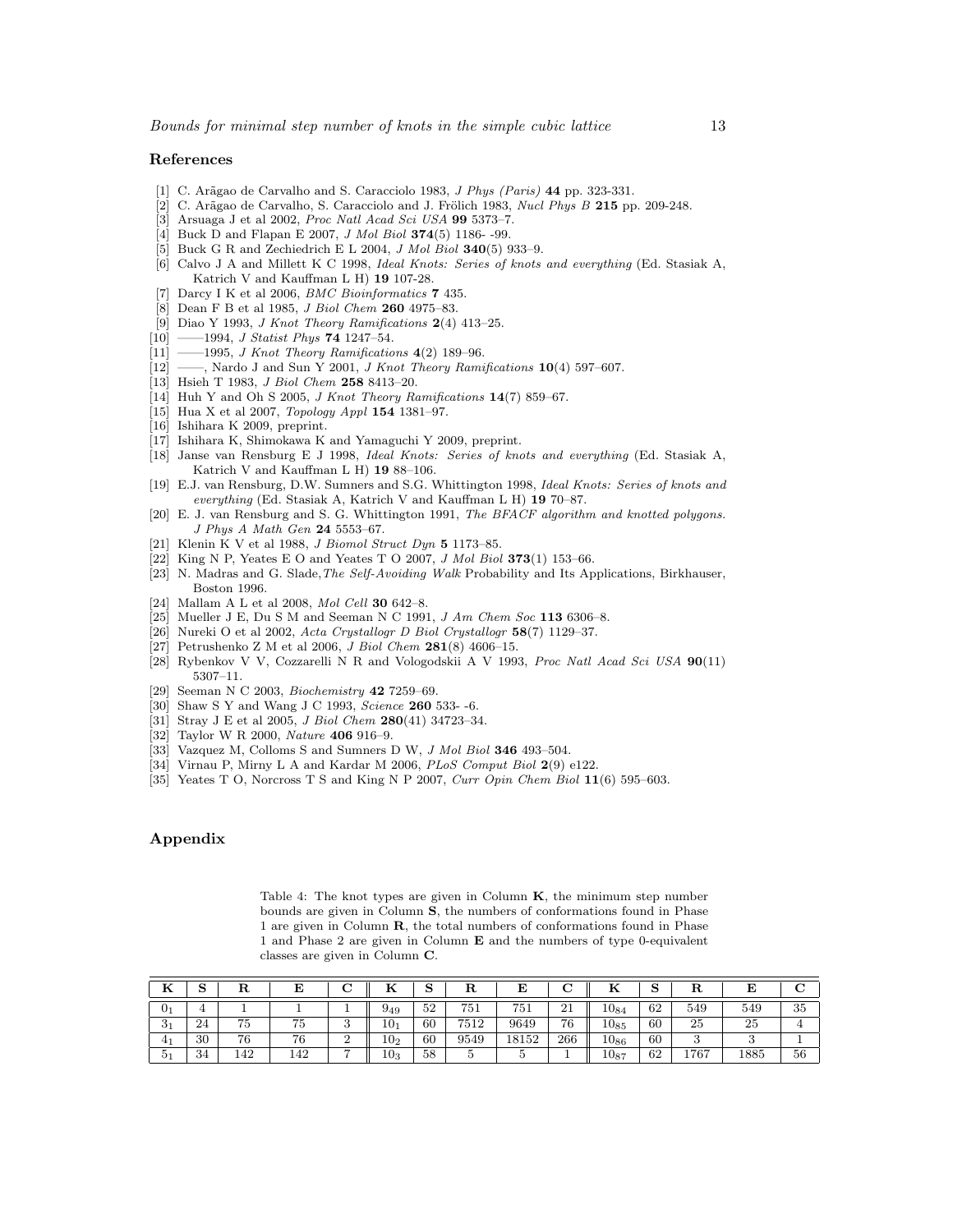| ${\bf K}$            | S               | $\mathbf R$            | E                                 | $\mathbf C$         | K                       | S        | $\mathbf R$             | Е               | С                                  | K                        | S        | ${\bf R}$              | Е                      | $\mathbf C$                      |
|----------------------|-----------------|------------------------|-----------------------------------|---------------------|-------------------------|----------|-------------------------|-----------------|------------------------------------|--------------------------|----------|------------------------|------------------------|----------------------------------|
| 5 <sub>2</sub>       | 36              | 2396                   | 2396                              | 28                  | 10 <sub>4</sub>         | 60       | 2550                    | 2578            | 86                                 | $10_{88}$                | 62       | 1833                   | 1858                   | 19                               |
| 6 <sub>1</sub>       | 40              | 129                    | 129                               | $\bf 5$             | $10_{5}$                | 58       | 10                      | $\overline{10}$ | $\,2$                              | 10 <sub>89</sub>         | 62       | 1255                   | 1255                   | 26                               |
| $\sqrt{6}2$          | 40              | 684                    | 684                               | 18                  | 10 <sub>6</sub>         | 60       | 45                      | 45              | $\mathbf 1$                        | $10_{90}$                | 64       | 15416                  | 61324                  | 347                              |
| $\mathbf{6}_{3}$     | 40              | 74                     | 74                                | $\,6$               | 10 <sub>7</sub>         | 62       | 13560                   | 44197           | 588                                | $10_{91}$                | 62       | 4917                   | 5435                   | 53                               |
| 7 <sub>1</sub>       | 44              | 712                    | 712                               | $\overline{31}$     | 10 <sub>8</sub>         | 60       | 3096                    | 3213            | 61                                 | $10_{92}$                | 62       | 183                    | 183                    | $\overline{8}$                   |
| $\overline{7_2}$     | 46              | 6941                   | 7011                              | 111                 | 10 <sub>9</sub>         | 60       | 3429                    | 3644            | 72                                 | $10_{93}$                | 62       | 1528                   | 1542                   | 37                               |
| $\mathbf{7}_3$       | 44              | 10                     | 10                                | 1                   | $10_{10}$               | 60       | 1744                    | 1767            | 85                                 | $10_{94}$                | 62       | 1797                   | 1797                   | 41                               |
| $\overline{7_4}$     | 44              | $\overline{4}$         | $\overline{4}$                    | $\overline{2}$      | $10_{11}$               | 60       | 101                     | 101             | $\overline{3}$                     | 1095                     | 62       | 76                     | 76                     | $\overline{8}$                   |
| $\overline{7_5}$     | 46              | 197                    | 197                               | 8                   | $10_{12}$               | 60       | 277                     | 277             | $\overline{10}$                    | $10_{96}$                | 64       | 3923                   | 4202                   | 67                               |
| $\bf 7_6$            | 46              | 709                    | 709                               | 19                  | $10_{13}$               | 62       | 172                     | 172             | 5                                  | $10_{97}$                | 62       | $\,6\,$                | 6                      | 1                                |
| 7 <sub>7</sub>       | 44              | 11                     | 11                                | 3                   | $10_{14}$               | 60       | $\overline{12}$         | $\overline{12}$ | $\overline{4}$                     | $10_{98}$                | 62       | $\overline{26}$        | $\overline{26}$        | $\overline{2}$                   |
| 8 <sub>1</sub>       | 50              | 495                    | 495                               | $\overline{13}$     | $10_{15}$               | 60       | 235                     | 235             | $\overline{7}$                     | 1099                     | 62       | 54                     | 54                     | $\overline{5}$                   |
| $\bf 8_2$            | 50              | 1910                   | 1910                              | 58                  | $10_{16}$               | 60       | 40                      | 40              | $\overline{4}$                     | $10_{100}$               | 62       | 652                    | 652                    | $\overline{12}$                  |
| $\bf 8_3$            | 48              | 1                      | $\mathbf 1$                       | 1                   | $10_{17}$               | 58       | $\overline{\mathbf{5}}$ | $\bf 5$         | 1                                  | $10_{101}$               | 62       | $\overline{42}$        | 42                     | $\overline{5}$                   |
| 8 <sub>4</sub>       | 50              | 997                    | 997                               | $\overline{32}$     | $10_{18}$               | 60       | $\overline{21}$         | 21              | $\boldsymbol{3}$                   | $10_{102}$               | 62       | 1146                   | 1148                   | 16                               |
| $\bf 8_5$            | 50              | 24                     | 24                                | $\overline{4}$      | $10_{19}$               | 60       | 1299                    | 1306            | 42                                 | $10_{103}$               | 62       | 4603                   | 4918                   | 23                               |
| 8 <sub>6</sub>       | 50              | 230                    | 230                               | $\overline{2}$      | $10_{20}$               | 60       | 82                      | 82              | $\overline{4}$                     | $10_{104}$               | 62       | 721                    | 721                    | 12                               |
| $\overline{87}$      | 48              | $\mathbf{1}$           | $\mathbf{1}$                      | $\mathbf 1$         | $10_{21}$               | 60       | 291                     | 291             | $\overline{15}$                    | $10_{105}$               | 62       | 67                     | 67                     | $\,4\,$                          |
| $8_8$                | 50              | $\overline{65}$        | 65                                | $\overline{3}$      | $10_{22}$               | 60       | 715                     | 715             | 7                                  | $10_{106}$               | 62       | 1055                   | 1056                   | $\overline{25}$                  |
| 8 <sub>9</sub>       | 50<br>50        | 735<br>$\overline{35}$ | 735                               | 8                   | $\overline{10}_2{}_{3}$ | 60<br>62 | 787<br>2770             | 787             | $\overline{11}$<br>$\overline{35}$ | $10_{107}$               | 62       | $\overline{37}$<br>161 | $\overline{37}$<br>161 | $\overline{11}$<br>14            |
| $8_{10}$<br>$8_{11}$ | 50              | $\overline{4}$         | $\overline{35}$<br>$\overline{4}$ | 1<br>$\overline{2}$ | $10_{24}$<br>$10_{25}$  | 62       | 1351                    | 2917<br>1422    | 29                                 | $10_{108}$<br>$10_{109}$ | 60<br>64 | 3829                   | 4062                   | 108                              |
| $8_{12}$             | 52              | 54                     | 54                                | $\boldsymbol{2}$    | $10_{26}$               | 62       | 10374                   | 22450           | 136                                | $10_{110}$               | 62       | $\overline{4}$         | $\overline{4}$         | $\sqrt{2}$                       |
| $8_{13}$             | 50              | 544                    | 544                               | $\overline{22}$     | $10_{27}$               | 60       | 35                      | $\overline{35}$ | $\overline{4}$                     | $\overline{10_{111}}$    | 62       | 221                    | 221                    | 24                               |
| $8_{14}$             | 50              | $\overline{15}$        | $\overline{15}$                   | $\overline{2}$      | $10_{28}$               | 60       | 155                     | 155             | 10                                 | $\overline{10_{112}}$    | 60       | $\overline{20}$        | $\overline{20}$        | $\overline{2}$                   |
| $8_{15}$             | 52              | 1674                   | 1676                              | $\overline{37}$     | $10_{29}$               | 62       | 926                     | 926             | 50                                 | $\overline{10_{113}}$    | 60       | $\overline{2}$         | $\overline{2}$         | $\overline{2}$                   |
| $8_{16}$             | 50              | $\overline{2}$         | $\overline{2}$                    | $\mathbf{1}$        | $10_{30}$               | 60       | 35                      | 35              | $\overline{2}$                     | $10_{114}$               | 62       | 896                    | 900                    | 26                               |
| $8_{17}$             | 52              | 1108                   | 1108                              | $\overline{37}$     | $10_{31}$               | 60       | $\overline{5}$          | $\overline{5}$  | $\mathbf 1$                        | $10_{115}$               | 62       | $\overline{10}$        | $\overline{10}$        | $\,3$                            |
| $8_{18}$             | 52              | 74                     | 74                                | $\overline{2}$      | $10_{32}$               | 62       | 6631                    | 10037           | 184                                | $10_{116}$               | 62       | 641                    | 641                    | $\overline{10}$                  |
| $8_{19}$             | 42              | 304                    | 304                               | 14                  | $10_{33}$               | 60       | 1184                    | 1190            | 12                                 | $10_{117}$               | 62       | 93                     | 93                     | $\boldsymbol{9}$                 |
| $8_{20}$             | 44              | $\overline{5}$         | $\overline{5}$                    | 1                   | $10_{34}$               | 60       | 115                     | 115             | $\overline{5}$                     | $10_{118}$               | 64       | 2296                   | 2330                   | 67                               |
| $8_{21}$             | 46              | 1168                   | 1168                              | $\overline{10}$     | $10_{35}$               | 62       | 271                     | 271             | 16                                 | $\overline{10_{119}}$    | 62       | <b>28</b>              | $\overline{28}$        | $\,2$                            |
| 9 <sub>1</sub>       | 54              | 6899                   | 7211                              | 149                 | $10_{36}$               | 60       | 320                     | 320             | 18                                 | $10_{120}$               | 64       | 358                    | 358                    | 18                               |
| 9 <sub>2</sub>       | 56              | 33673                  | 68360                             | 564                 | $10_{37}$               | 62       | 4844                    | 6106            | $\overline{30}$                    | $10_{121}$               | 60       | 40                     | 40                     | $\overline{3}$                   |
| $\overline{9_3}$     | 54              | $\overline{105}$       | $\overline{105}$                  | 3                   | $10_{38}$               | 62       | 3349                    | 3484            | 43                                 | $10_{122}$               | 62       | 1197                   | 1197                   | $\overline{12}$                  |
| 9 <sub>4</sub>       | 54              | 26                     | 26                                | $\,6$               | $10_{39}$               | 62       | 3408                    | 3549            | 73                                 | $10_{123}$               | 60       | $\mathbf{1}$           | $\mathbf 1$            | $\mathbf{1}$                     |
| 9 <sub>5</sub>       | 54              | 35                     | 35                                | 3                   | $10_{40}$               | 62       | 1082                    | 1093            | 34                                 | $10_{124}$               | 48       | 16                     | 16                     | $\overline{2}$                   |
| 9 <sub>6</sub>       | 56              | 165                    | 165                               | $\overline{9}$      | $10_{41}$               | 62       | 7006                    | 10021           | $\overline{77}$                    | $10_{125}$               | 54       | 1659                   | 1668                   | 89                               |
| 9 <sub>7</sub>       | 56              | 3670                   | 3670                              | $\overline{33}$     | $10_{42}$               | 60       | $\overline{42}$         | $\overline{42}$ | $6\phantom{1}6$                    | $\overline{10_{126}}$    | 54       | $\overline{9}$         | 9                      | $\overline{2}$                   |
| $9\mathrm{s}$        | 56              | 2437                   | 2438                              | 66                  | $10_{43}$               | 62       | 3342                    | 3597            | 64                                 | $10_{127}$               | 56       | 3569                   | 3905                   | $\overline{38}$                  |
| 9 <sub>9</sub>       | 56              | 251                    | 251                               | 12                  | $10_{44}$               | 60       | 266                     | 266             | 19                                 | $10_{128}$               | 54       | 9578                   | 15296                  | 137                              |
| $9_{10}$             | 56              | 2655                   | 2655                              | 16                  | $10_{45}$               | 60       | 31                      | 31              | $\bf 5$                            | $10_{129}$               | 56       | 13839                  | 90374                  | 156                              |
| $9_{11}$             | 56<br>56        | 1274<br>826            | 1274                              | 27<br>29            | $\overline{10}_{46}$    | 60<br>60 | 331<br>14               | 331<br>14       | 16<br>$\overline{2}$               | $10_{130}$               | 54<br>56 | 63<br>151              | 63<br>151              | $\overline{4}$<br>$\overline{8}$ |
| $9_{12}$<br>$9_{13}$ | 56              | 697                    | 826<br>697                        | 23                  | $10_{47}$<br>$10_{48}$  | 60       | 30                      | 30              | 4                                  | $10_{131}$<br>$10_{132}$ | 52       | 404                    | 404                    | 20                               |
| $\overline{9_1}_4$   | 54              | $\overline{71}$        | $\overline{71}$                   | $\overline{5}$      | $10_{49}$               | 62       | 6744                    | 11000           | 134                                | $10_{133}$               | 54       | 1258                   | 1261                   | $\overline{15}$                  |
| $9_{15}$             | 58              | 30245                  | 50726                             | 384                 | $10_{50}$               | 62       | 4666                    | 6141            | 97                                 | $10_{134}$               | 56       | 9563                   | 14794                  | 142                              |
| $9_{16}$             | $\overline{56}$ | 205                    | 205                               | 16                  | $10_{51}$               | 62       | 592                     | 592             | 13                                 | $10_{135}$               | 58       | 16627                  | 109823                 | 381                              |
| $9_{17}$             | 56              | 2607                   | 2607                              | 68                  | $10_{52}$               | 62       | 4332                    | 5258            | 100                                | $10_{136}$               | 54       | 558                    | 558                    | 25                               |
| $9_{18}$             | 58              | 11071                  | 11495                             | 163                 | $10_{53}$               | 62       | 2273                    | 2500            | 30                                 | $10_{137}$               | 56       | 5758                   | 8108                   | 62                               |
| $9_{19}$             | 54              | $\overline{20}$        | $\overline{20}$                   | 1                   | $10_{54}$               | 60       | 50                      | 50              | $\mathbf{1}$                       | $10_{138}$               | 56       | $\overline{20}$        | 20                     | $\mathbf{1}$                     |
| $9_{20}$             | 56              | 4689                   | 4771                              | 65                  | $10_{55}$               | 62       | 1226                    | 1226            | 14                                 | $10_{139}$               | 50       | 335                    | 335                    | 11                               |
| $9_{21}$             | 56              | 477                    | 477                               | 9                   | $10_{56}$               | 62       | 899                     | 902             | 18                                 | $10_{140}$               | 54       | 17772                  | 152374                 | 247                              |
| $9_{22}$             | 56              | 361                    | 361                               | 14                  | $10_{57}$               | 62       | 268                     | 268             | 10                                 | $10_{141}$               | 54       | 917                    | 918                    | 11                               |
| $9_{23}$             | 58              | 11247                  | 11736                             | 122                 | $10_{58}$               | 62       | 187                     | 187             | 14                                 | $10_{142}$               | 54       | 69                     | 69                     | 6                                |
| $9_{24}$             | 56              | 422                    | 422                               | 16                  | $10_{59}$               | 62       | 1163                    | 1164            | 43                                 | $10_{143}$               | 54       | 415                    | 415                    | 3                                |
| $9_{25}$             | 58              | 10689                  | 11245                             | 162                 | $10_{60}$               | 62       | 1778                    | 1866            | $36\,$                             | $10_{144}$               | 58       | 16600                  | 142772                 | 294                              |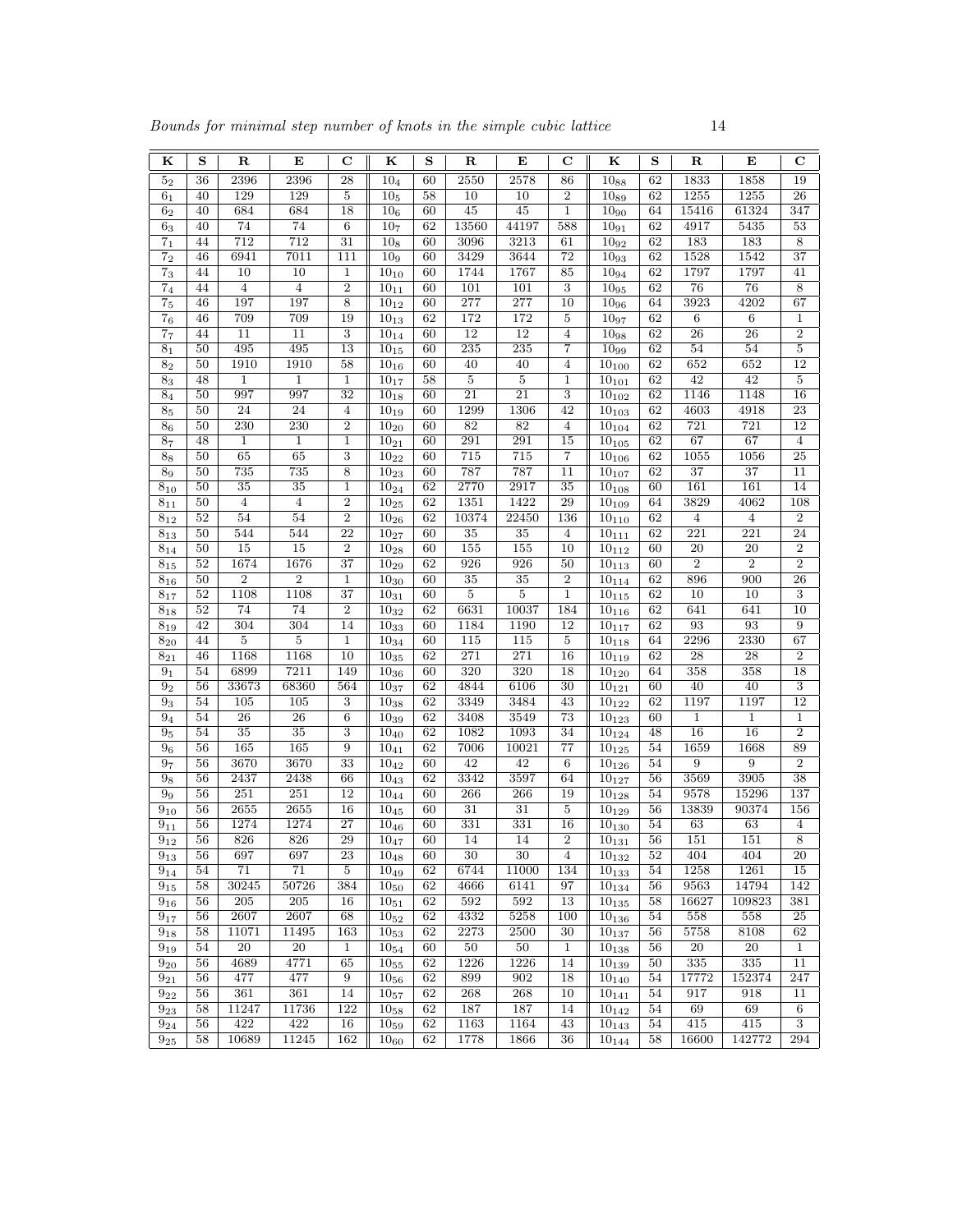| ĸ        | S  | $\mathbf R$    | E              | С              | $\mathbf K$ | S  | $\mathbf R$    | E              | $\mathbf C$    | ĸ          | S  | $\mathbf R$     | E              | $\mathbf C$    |
|----------|----|----------------|----------------|----------------|-------------|----|----------------|----------------|----------------|------------|----|-----------------|----------------|----------------|
| $9_{26}$ | 54 | 69             | 69             | 7              | $10_{61}$   | 60 | 126            | 126            | 5              | $10_{145}$ | 52 | 276             | 276            | $\overline{5}$ |
| $9_{27}$ | 56 | 1429           | 1429           | 68             | $10_{62}$   | 60 | 80             | 80             | $\overline{2}$ | $10_{146}$ | 56 | 4450            | 5659           | 47             |
| $9_{28}$ | 56 | 105            | 105            | 12             | $10_{63}$   | 62 | 2360           | 2387           | 47             | $10_{147}$ | 54 | 168             | 168            | $\mathbf{1}$   |
| $9_{29}$ | 56 | 8              | 8              | $\overline{2}$ | $10_{64}$   | 62 | 10607          | 24697          | 106            | $10_{148}$ | 56 | 5308            | 8624           | 49             |
| $9_{30}$ | 56 | 93             | 93             | 9              | $10_{65}$   | 62 | 5238           | 6960           | 88             | $10_{149}$ | 56 | 1295            | 1322           | 28             |
| $9_{31}$ | 54 | $\mathbf{1}$   | $\mathbf{1}$   | $\mathbf 1$    | $10_{66}$   | 62 | 5080           | 8675           | 91             | $10_{150}$ | 56 | 5981            | 7969           | 39             |
| $9_{32}$ | 56 | 228            | 228            | 10             | $10_{67}$   | 62 | 1050           | 1050           | 17             | $10_{151}$ | 56 | 251             | 251            | 10             |
| $9_{33}$ | 56 | 122            | 122            | 8              | $10_{68}$   | 62 | 7478           | 12093          | 89             | $10_{152}$ | 54 | 414             | 414            | 15             |
| $9_{34}$ | 56 | 6              | 6              | $\overline{2}$ | $10_{69}$   | 60 | $\overline{2}$ | $\overline{2}$ | 1              | $10_{153}$ | 54 | 768             | 768            | $\overline{3}$ |
| $9_{35}$ | 56 | 847            | 847            | 28             | $10_{70}$   | 62 | 429            | 429            | 16             | $10_{154}$ | 56 | 1502            | 1503           | 5              |
| $9_{36}$ | 56 | 310            | 310            | 10             | $10_{71}$   | 62 | 141            | 141            | 14             | $10_{155}$ | 54 | 530             | 530            | 3              |
| $9_{37}$ | 56 | 97             | 97             | 4              | $10_{72}$   | 60 | 1.             | 1              | 1              | $10_{156}$ | 56 | 3292            | 3386           | 51             |
| 938      | 58 | 44             | 44             | 6              | $10_{73}$   | 60 | 30             | 30             | $\overline{4}$ | $10_{157}$ | 54 | $\overline{2}$  | $\overline{2}$ | $\overline{2}$ |
| $9_{39}$ | 58 | 5990           | 6066           | 60             | $10_{74}$   | 62 | 4588           | 5608           | 126            | $10_{158}$ | 56 | 11              | 11             | $\overline{4}$ |
| $9_{40}$ | 54 | $\overline{7}$ | $\overline{7}$ | $\mathbf 1$    | $10_{75}$   | 62 | 1216           | 1216           | 43             | $10_{159}$ | 56 | 4002            | 4644           | 15             |
| $9_{41}$ | 54 | 3              | 3              | $\overline{2}$ | $10_{76}$   | 62 | 4285           | 4686           | 30             | $10_{160}$ | 56 | 14947           | 46794          | 161            |
| $9_{42}$ | 48 | 578            | 578            | 16             | $10_{77}$   | 62 | 5290           | 6711           | 144            | $10_{161}$ | 50 | 18              | 18             | $\mathbf{1}$   |
| $9_{43}$ | 50 | 6477           | 6531           | 30             | $10_{78}$   | 62 | 1612           | 1621           | 78             | $10_{162}$ | 56 | $\overline{32}$ | 32             | 5              |
| $9_{44}$ | 50 | 3653           | 3653           | 25             | $10_{79}$   | 62 | 721            | 721            | 5              | $10_{163}$ | 56 | 612             | 612            | 12             |
| $9_{45}$ | 52 | 11067          | 13609          | 92             | $10_{80}$   | 62 | 319            | 319            | 4              | $10_{164}$ | 56 | 467             | 467            | 13             |
| 946      | 50 | 42892          | 124406         | 136            | $10_{81}$   | 64 | 8537           | 16708          | 150            | $10_{165}$ | 56 | 44              | 44             | $\overline{2}$ |
| $9_{47}$ | 50 | 285            | 285            | $\overline{2}$ | $10_{82}$   | 60 | $\overline{7}$ | 7              | 1              |            |    |                 |                |                |
| 948      | 52 | 1903           | 1903           | 14             | $10_{83}$   | 62 | 3108           | 3413           | 125            |            |    |                 |                |                |

Table 5: The knot types are given in Column  $K$ , the minimum stick number bounds are given in Column S, the numbers of type 0-equivalent classes are given in Column C. A superscript  $^k$  on a number in Column S is the difference between the minimum stick number found using only the minimum step number candidates and the minimum stick number produced by the separate search outlined in Subsection 5.5.

| ĸ              | S                 | $\mathbf C$    | ĸ        | S  | C              | ĸ                    | S      | $\mathbf C$     | ĸ                    | S  | C              | ĸ                       | S               | $\mathbf C$    |
|----------------|-------------------|----------------|----------|----|----------------|----------------------|--------|-----------------|----------------------|----|----------------|-------------------------|-----------------|----------------|
| 0 <sub>1</sub> | $\overline{4}$    | 1              | $9_{15}$ | 24 | 15             | $10_{16}$            | 29     | 8               | $10_{66}$            | 24 | $\overline{2}$ | $10_{116}$              | 25              | 24             |
| 3 <sub>1</sub> | 12                | $\overline{7}$ | $9_{16}$ | 23 | 1              | $\overline{10}_{17}$ | 27     | $\overline{2}$  | $10_{67}$            | 26 | $\overline{4}$ | $10_{117}$              | 26              | 8              |
| 4 <sub>1</sub> | 14                | 6              | $9_{17}$ | 21 | 21             | $10_{18}$            | 27     | $\overline{2}$  | ${\bf 10}_{68}$      | 24 | 11             | $10_{118}$              | 24              | 10             |
| 5 <sub>1</sub> | $17^{1}$          | $\overline{2}$ | $9_{18}$ | 24 | 6              | $\overline{10}_{19}$ | 25     | $\overline{17}$ | $10_{69}$            | 27 | 1              | $10_{119}$              | $\overline{25}$ | $\overline{2}$ |
| $5_{2}$        | $17^1$            | 50             | $9_{19}$ | 25 | $\overline{4}$ | $10_{20}$            | 29     | 8               | $10_{70}$            | 26 | 6              | $10_{120}$              | 25              | 1              |
| 6 <sub>1</sub> | $19^{1}$          | 3              | $9_{20}$ | 22 | 6              | $10_{21}$            | 26     | 12              | $10_{71}$            | 28 | 6              | $10_{121}$              | 24              | $\overline{2}$ |
| 62             | $\overline{17}$   | 6              | $9_{21}$ | 25 | 8              | $\overline{10}_{22}$ | 26     | 4               | $10_{72}$            | 27 | 1              | $10_{122}$              | 21              | 1              |
| 6 <sub>3</sub> | $18^1$            | 9              | $9_{22}$ | 24 | 12             | $10_{23}$            | 25     | 14              | $10_{73}$            | 26 | 3              | $10_{123}$              | 20              | $\mathbf 1$    |
| 7 <sub>1</sub> | $21^{1}$          | 3              | $9_{23}$ | 24 | $\overline{2}$ | $\overline{10}_{24}$ | 27     | 8               | $10_{74}$            | 25 | 6              | $10_{124}$              | 22              | 6              |
| 7 <sub>2</sub> | $21^{1}$          | 38             | $9_{24}$ | 24 | 6              | $10_{25}$            | 26     | 18              | $10_{75}$            | 24 | 9              | $10_{125}$              | 24              | 18             |
| $7_3$          | $22^{1}$          | $\overline{2}$ | $9_{25}$ | 24 | 6              | $10_{26}$            | 25     | 6               | $10_{76}$            | 28 | 16             | $10_{126}$              | 27              | $\overline{4}$ |
| 7 <sub>4</sub> | 20 <sup>1</sup>   | $\mathbf{1}$   | $9_{26}$ | 23 | $\mathbf{1}$   | $\overline{10}_{27}$ | $28^1$ | 8               | $10_{77}$            | 27 | 22             | $10_{127}$              | 24              | $\mathbf{1}$   |
| 7 <sub>5</sub> | $22^1$            | $\overline{4}$ | $9_{27}$ | 22 | 18             | $10_{28}$            | 24     | 6               | $10_{78}$            | 26 | 8              | $10_{128}$              | 24              | 10             |
| 7 <sub>6</sub> | 20 <sup>1</sup>   | 9              | $9_{28}$ | 25 | 5              | $10_{29}$            | 28     | 12              | $10_{79}$            | 27 | 16             | $10_{129}$              | 23              | $\overline{2}$ |
| 7 <sub>7</sub> | $19^{1}$          | 3              | $9_{29}$ | 26 | $\overline{2}$ | $\overline{10}_{30}$ | 28     | $\overline{4}$  | $10_{80}$            | 28 | 18             | $10_{130}$              | 24              | 3              |
| 8 <sub>1</sub> | 23                | 12             | $9_{30}$ | 23 | $\overline{4}$ | $10_{31}$            | 27     | $\overline{2}$  | $10_{81}$            | 26 | 44             | $10_{131}$              | 24              | $\overline{2}$ |
| 8 <sub>2</sub> | $\overline{21^1}$ | 12             | $9_{31}$ | 24 | 1              | $10_{32}$            | 24     | $\overline{4}$  | $10_{82}$            | 27 | $\overline{2}$ | $10_{132}$              | 21              | 1              |
| 83             | $24^{1}$          | $\mathbf{1}$   | $9_{32}$ | 23 | 1              | $10_{33}$            | 25     | 6               | $10_{83}$            | 23 | 1              | $10_{133}$              | 24              | 16             |
| 8 <sub>4</sub> | $22^1$            | $\overline{6}$ | $9_{33}$ | 22 | $\overline{2}$ | $10_{34}$            | 28     | 8               | $10_{84}$            | 24 | $\overline{3}$ | $10_{134}$              | 23              | 3              |
| 8 <sub>5</sub> | $24^{1}$          | 8              | $9_{34}$ | 21 | 1              | $10_{35}$            | 30     | 23              | $\overline{10}_{85}$ | 26 | $\overline{2}$ | $10_{135}$              | 23              | $\overline{3}$ |
| 8 <sub>6</sub> | $23^{1}$          | 8              | $9_{35}$ | 24 | $\overline{4}$ | $10_{36}\,$          | 26     | 6               | $10_{\rm 86}$        | 24 | 1              | $\boldsymbol{10_{136}}$ | 21              | 3              |
| 8 <sub>7</sub> | 23 <sup>1</sup>   | 1              | $9_{36}$ | 25 | $\overline{2}$ | $\overline{1}0_{37}$ | 28     | 48              | $10_{87}$            | 24 | $\overline{2}$ | $10_{137}$              | 22              | $\overline{2}$ |
| $8_8$          | $24^1$            | 12             | $9_{37}$ | 24 | 9              | $10_{38}\,$          | 27     | 6               | $10_{88}$            | 22 | 9              | $10_{138}$              | 26              | 4              |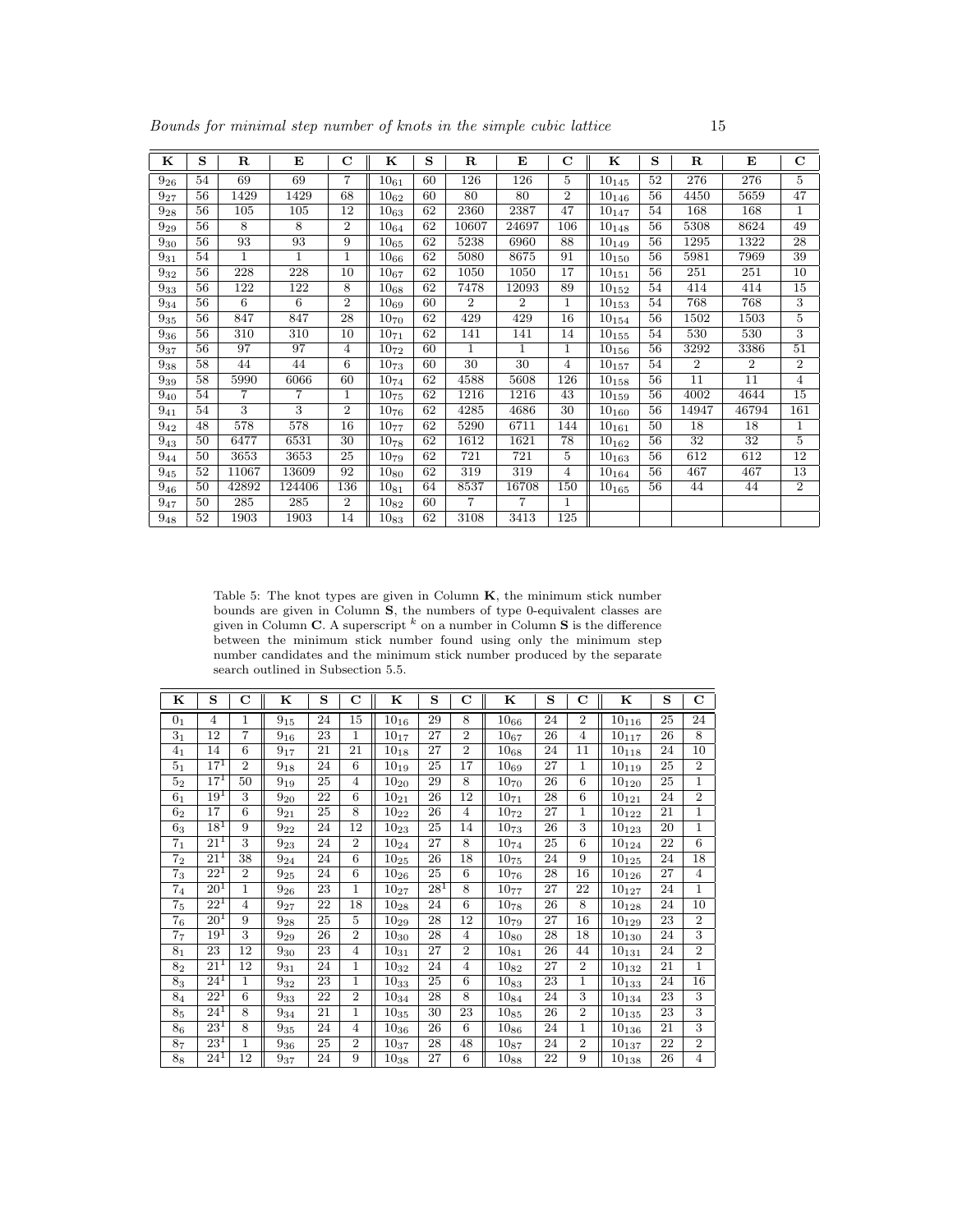| ĸ                 | S                 | $\mathbf C$      | ĸ                    | S  | $\mathbf C$    | K                    | S               | $\mathbf C$     | K          | S               | $\mathbf C$     | K                      | S  | $\mathbf C$      |
|-------------------|-------------------|------------------|----------------------|----|----------------|----------------------|-----------------|-----------------|------------|-----------------|-----------------|------------------------|----|------------------|
| 89                | $22^{1}$          | $6\phantom{1}6$  | $9_{38}$             | 25 | 1              | $10_{39}$            | 26              | 11              | $10_{89}$  | 25              | $\overline{4}$  | $10_{139}$             | 20 | $\mathbf{1}$     |
| $8_{10}$          | 22                | $\overline{4}$   | $9_{39}$             | 24 | 9              | $10_{40}$            | 26              | $6\overline{6}$ | $10_{90}$  | 25              | 9               | $10_{140}$             | 21 | 1                |
| $8_{11}$          | 25 <sup>1</sup>   | $\overline{2}$   | $9_{40}$             | 18 | $\mathbf{1}$   | $10_{41}$            | 26              | 19              | $10_{91}$  | 25              | 9               | $10_{14\underline{1}}$ | 21 | $\mathbf{1}$     |
| $8_{12}$          | $26^2$            | $\overline{7}$   | $9_{41}$             | 21 | $\mathbf{1}$   | $10_{42}$            | 26              | $\overline{4}$  | $10_{92}$  | 28              | 10              | $10_{142}$             | 24 | $\overline{4}$   |
| 813               | 21 <sup>1</sup>   | 25               | $9_{42}$             | 20 | $\overline{4}$ | $10_{43}$            | 24              | 9               | 1093       | 27              | 23              | $10_{143}$             | 23 | 8                |
| $8_{14}$          | $25^{3}$          | 4                | $9_{43}$             | 21 | 32             | $10_{44}$            | 23              | 9               | $10_{94}$  | 25              | 8               | $10_{144}$             | 23 | $\overline{2}$   |
| $8_{15}$          | $\overline{22^1}$ | 18               | $9_{44}$             | 21 | 41             | $10_{45}$            | 23              | $\mathbf{1}$    | $10_{95}$  | 28              | $\overline{4}$  | $10_{145}$             | 22 | $\overline{3}$   |
| $8_{16}$          | 23                | 1                | $9_{45}$             | 21 | 14             | $10_{46}$            | 28              | 19              | $10_{96}$  | 27              | 16              | $10_{146}$             | 22 | 13               |
| $8_{17}$          | $\overline{20}$   | $\,6$            | $9_{46}$             | 20 | $\overline{5}$ | $10_{47}$            | 28              | $\overline{4}$  | $10_{97}$  | 30              | 1               | $10_{147}$             | 24 | $\overline{8}$   |
| $8_{18}$          | 20                | $\overline{7}$   | $\overline{9}_{47}$  | 18 | 6              | $10_{48}$            | 28              | $\overline{4}$  | 1098       | 29              | $\overline{4}$  | $10_{148}$             | 24 | 10               |
| $8_{19}$          | $20^{1}$          | 24               | $9_{48}$             | 23 | 24             | $10_{49}\,$          | 26              | 30              | $10_{99}$  | 28              | $\overline{2}$  | $10_{149}$             | 22 | 1                |
| $8_{20}$          | 19 <sup>1</sup>   | $\overline{2}$   | $9_{49}$             | 20 | $\overline{2}$ | $\overline{10}_{50}$ | $\overline{27}$ | $\overline{2}$  | $10_{100}$ | $\overline{27}$ | $\overline{6}$  | $10_{150}$             | 22 | $\overline{8}$   |
| $8_{21}$          | $20^{1}$          | 18               | 10 <sub>1</sub>      | 29 | 87             | $10_{51}$            | 28              | 16              | $10_{101}$ | 27              | 3               | $10_{151}$             | 23 | $\overline{2}$   |
| 9 <sub>1</sub>    | 27                | 24               | 10 <sub>2</sub>      | 27 | 39             | $10_{52}$            | 26              | 23              | $10_{102}$ | 25              | 8               | $10_{152}$             | 24 | 3                |
| 9 <sub>2</sub>    | $\overline{26}$   | $\overline{15}$  | $\overline{10}_3$    | 28 | $\overline{2}$ | $10_{53}$            | 26              | $\overline{7}$  | $10_{103}$ | $\overline{25}$ | $\overline{16}$ | $10_{153}$             | 24 | $\overline{33}$  |
| 9 <sub>3</sub>    | 26                | 10               | 10 <sub>4</sub>      | 27 | 17             | $10_{54}$            | 28              | $\overline{4}$  | $10_{104}$ | 25              | 1               | $10_{154}$             | 25 | 60               |
| 9 <sub>4</sub>    | 26                | $\boldsymbol{2}$ | 10 <sub>5</sub>      | 27 | $\overline{4}$ | $10_{55}$            | 28              | 29              | $10_{105}$ | 28              | 9               | $\bf{10}_{155}$        | 23 | $\overline{2}$   |
| 9 <sub>5</sub>    | 24                | 4                | 10 <sub>6</sub>      | 29 | $\overline{4}$ | $10_{56}$            | $\overline{27}$ | $\overline{4}$  | $10_{106}$ | 25              | $\overline{2}$  | $10_{156}$             | 22 | $\overline{11}$  |
| 9 <sub>6</sub>    | 26                | 10               | 10 <sub>7</sub>      | 27 | 18             | $10_{57}$            | 28              | 13              | $10_{107}$ | 26              | 1               | $10_{157}$             | 24 | $\boldsymbol{2}$ |
| 9 <sub>7</sub>    | 25                | 12               | 10 <sub>8</sub>      | 27 | 60             | $10_{58}$            | 28              | 3               | $10_{108}$ | 25              | $\overline{2}$  | $\bf{10}_{158}$        | 25 | $\overline{3}$   |
| 9 <sub>8</sub>    | 23                | 18               | 10 <sub>9</sub>      | 26 | 28             | $10_{59}$            | 26              | $\overline{2}$  | $10_{109}$ | 26              | $\overline{4}$  | $10_{159}$             | 23 | 34               |
| 9 <sub>9</sub>    | 25                | 11               | $\overline{10}_{10}$ | 25 | 6              | $\overline{10}_{60}$ | 26              | 10              | $10_{110}$ | 30              | $\overline{2}$  | $10_{160}$             | 22 | 8                |
| $9_{10}$          | 24                | $\overline{4}$   | $10_{11}$            | 27 | $\,1\,$        | $10_{61}$            | 28              | 16              | $10_{111}$ | 26              | 8               | $10_{161}$             | 23 | $\overline{2}$   |
| $9_{11}$          | 26                | 23               | $10_{12}$            | 25 | $\overline{2}$ | $10_{62}$            | 26              | $\overline{4}$  | $10_{112}$ | 24              | 4               | $10_{162}$             | 24 | $\overline{4}$   |
| $9_{12}$          | $\overline{25}$   | 6                | $\overline{10}_{13}$ | 30 | 13             | $\overline{10}_{63}$ | $\overline{26}$ | 12              | $10_{113}$ | 24              | $\overline{2}$  | $10_{163}$             | 21 | $\overline{6}$   |
| $9_{13}$          | 23                | $\mathbf{1}$     | $10_{14}$            | 28 | $\overline{2}$ | $10_{64}$            | 26              | 11              | $10_{114}$ | 23              | $\overline{2}$  | $10_{164}$             | 20 | $\mathbf{1}$     |
| $\mathbf{9}_{14}$ | 23                | 6                | $10_{15}$            | 28 | 18             | $10_{65}$            | 25              | $\overline{4}$  | $10_{115}$ | 27              | $\overline{2}$  | $10_{165}$             | 23 | 4                |

Table 6: The complete list of 75 canonical lattice polygon of step number 24 that are trefoil knots. Their geometric realizations are provided after the list.

| $1 - 1$   | <b>DDDEENUUWSSDWWNNEESEUUWW</b> | $1 - 2$  | <b>DDDEENUUWSSWDWNNEESEUUWW</b> |
|-----------|---------------------------------|----------|---------------------------------|
| $1 - 3$   | <b>DDDEENUUWSSWWDNNEESEUUWW</b> | $1 - 4$  | <b>DDDEENUUWSSWWNDNEESEUUWW</b> |
| $1 - 5$   | <b>DDDEENUUWSSWWNNDEESEUUWW</b> | $1 - 6$  | <b>DDDEENUUWSSWWNNEDESEUUWW</b> |
| $1 - 7$   | <b>DDDEEUUWSWDWNNEESSEUUWNW</b> | $1 - 8$  | <b>DDDEEUUWSWDWNNEESSEUUWWN</b> |
| $1 - 9$   | <b>DDDEEUUWSWWDNNEESSEUUWNW</b> | $1 - 10$ | <b>DDDEEUUWSWWDNNEESSEUUWWN</b> |
| $1 - 11$  | DDDEEUUWSWWNDNEESSEUUWNW        | $1 - 12$ | DDDEEUUWSWWNDNEESSEUUWWN        |
| $1 - 1.3$ | <b>DDDEEUUWSWWNNDEESSEUUWNW</b> | $1 - 14$ | <b>DDDEEUUWSWWNNDEESSEUUWWN</b> |
| $1 - 15$  | DDDEEUUWSWWNNEDESSEUUWNW        | $1 - 16$ | DDDEEUUWSWWNNEDESSEUUWWN        |
| $1 - 17$  | <b>DDDEEUUWSWWNNEEDSSEUUWNW</b> | $1 - 18$ | DDDEEUUWSWWNNEEDSSEUUWWN        |
| $2 - 1$   | <b>DDDEESUUWWDWNNEESSSUUNNW</b> | $2 - 2$  | DDDEESUUWWDWNNEESSSUUNWN        |
| $2 - 3$   | DDDEESUUWWDWNNEESSSUUWNN        | $2 - 4$  | DDDEESUUWWDWNNEESSSUWUNN        |
| $2 - 5$   | <b>DDDEESUUWWDWNNEESSSWUUNN</b> | $2 - 6$  | <b>DDDEESUUWWWDNNEESSSUUNNW</b> |
| $2 - 7$   | DDDEESUUWWWDNNEESSSUUNWN        | $2 - 8$  | DDDEESUUWWWDNNEESSSUUWNN        |
| $2 - 9$   | DDDEESUUWWWDNNEESSSUWUNN        | $2 - 10$ | DDDEESUUWWWDNNEESSSWUUNN        |
| $2 - 11$  | DDDEESUUWWWDNNEESSWSUUNN        | $2 - 12$ | DDDEESUUWWWNDNEESSSUUNWN        |
| $2 - 13$  | DDDEESUUWWWNDNEESSSUUWNN        | $2 - 14$ | DDDEESUUWWWNDNEESSSUWUNN        |
| $2 - 15$  | DDDEESUUWWWNDNEESSSWUUNN        | $2 - 16$ | DDDEESUUWWWNDNEESSWSUUNN        |
| $2 - 17$  | DDDEESUUWWWNNDEESSSUUWNN        | $2 - 18$ | <b>DDDEESUUWWWNNEDESSSUWUNN</b> |
| $2 - 19$  | DDDEESUUWWWNNEDESSSWUUNN        | $2 - 20$ | DDDEESUUWWWNNEDESSWSUUNN        |
| $2 - 21$  | DDDEESUUWWWNNEEDSSSWUUNN        | $2 - 22$ | DDDEESUUWWWNNEEDSSWSUUNN        |
| $2 - 23$  | DDDEESUUWWWNNEESDSWSUUNN        | $2 - 24$ | <b>DDDEEUSUWWDWNNEESSSUUNNW</b> |
| $2 - 25$  | DDDEEUSUWWDWNNEESSSUUNWN        | $2 - 26$ | DDDEEUSUWWDWNNEESSSUWUNN        |
| $2 - 27$  | DDDEEUSUWWDWNNEESSSWUUNN        | $2 - 28$ | DDDEEUSUWWWDNNEESSSUUNNW        |
| $2 - 29$  | DDDEEUSUWWDNNEESSSUUNWN         | $2 - 30$ | DDDEEUSUWWWDNNEESSSUWUNN        |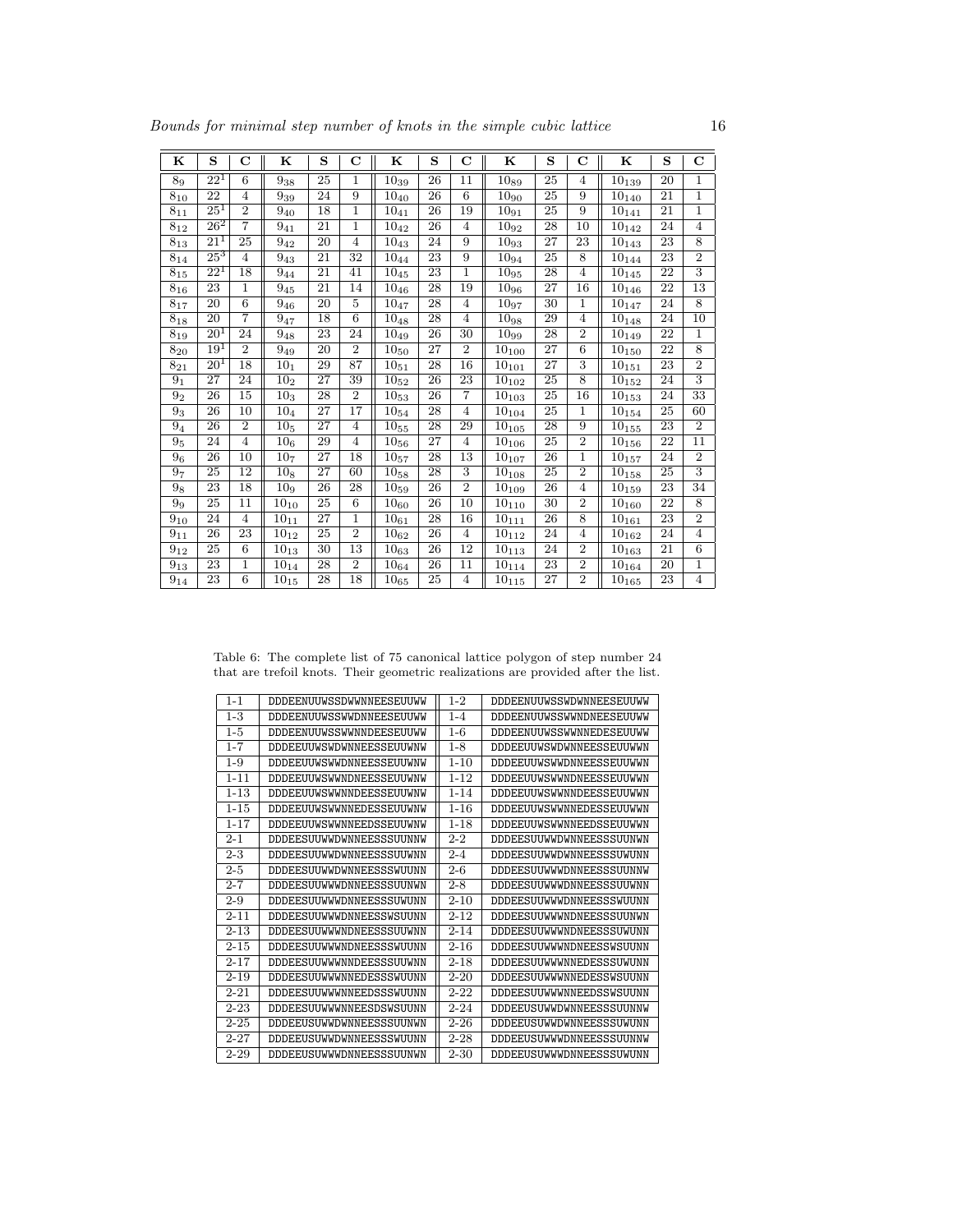| $2 - 31$ | DDDEEUSUWWWDNNEESSSWUUNN        | $2 - 32$ | DDDEEUSUWWWDNNEESSWSUUNN |
|----------|---------------------------------|----------|--------------------------|
| $2 - 33$ | <b>DDDEEUSUWWWNDNEESSSUUNNW</b> | $2 - 34$ | DDDEEUSUWWWNDNEESSSUUNWN |
| $2 - 35$ | DDDEEUSUWWWNDNEESSWSUUNN        | $2 - 36$ | DDDEEUSUWWWNEDESSSUUNNW  |
| $2 - 37$ | DDDEEUSUWWWNNEDESSSUUNWN        | $2 - 38$ | DDDEEUSUWWWNNEEDSSSUUNNW |
| $2 - 39$ | DDDEEUSUWWWNNEEDSSSWUUNN        | $2 - 40$ | DDDEEUSUWWWNNEEDSSWSUUNN |
| $2 - 41$ | DDDEEUSUWWWNNEESDSSUUNNW        | $2 - 42$ | DDDEEUSUWWWNNEESDSSUUNWN |
| $2 - 43$ | DDDEEUSUWWWNNEESDSSWUUNN        | $2 - 44$ | DDDEEUSUWWWNEESDSWSUUNN  |
| $2 - 45$ | <b>DDDEEUUSWWDWNNEESSSUUNNW</b> | $2 - 46$ | DDDEEUUSWWDWNNEESSSWUUNN |
| $2 - 47$ | DDDEEUUSWWWDNNEESSSUUNNW        | $2 - 48$ | DDDEEUUSWWWDNNEESSWSUUNN |
| $2 - 49$ | <b>DDDEEUUSWWWNDNEESSWSUUNN</b> | $2 - 50$ | DDDEEUUSWWWNNEEDSSSUUNNW |
| $2 - 51$ | DDDEEUUSWWWNNEESDSSUUNNW        | $2 - 52$ | DDDEEUUSWWWNNEESDSSUUNWN |
| $2 - 53$ | DDDEEUUSWWWNNEESDSWSUUNN        | $2 - 54$ | DDDEEUUWSWWDNNEESSWSUUNN |
| $2 - 55$ | <b>DDDEEUUWSWWNDNEESSWSUUNN</b> | $2 - 56$ | DDDEEUUWSWWNNDEESSWSUUNN |
| $3 - 1$  | DDDEENUUWSSDDDNNUUSEUUWW        |          |                          |

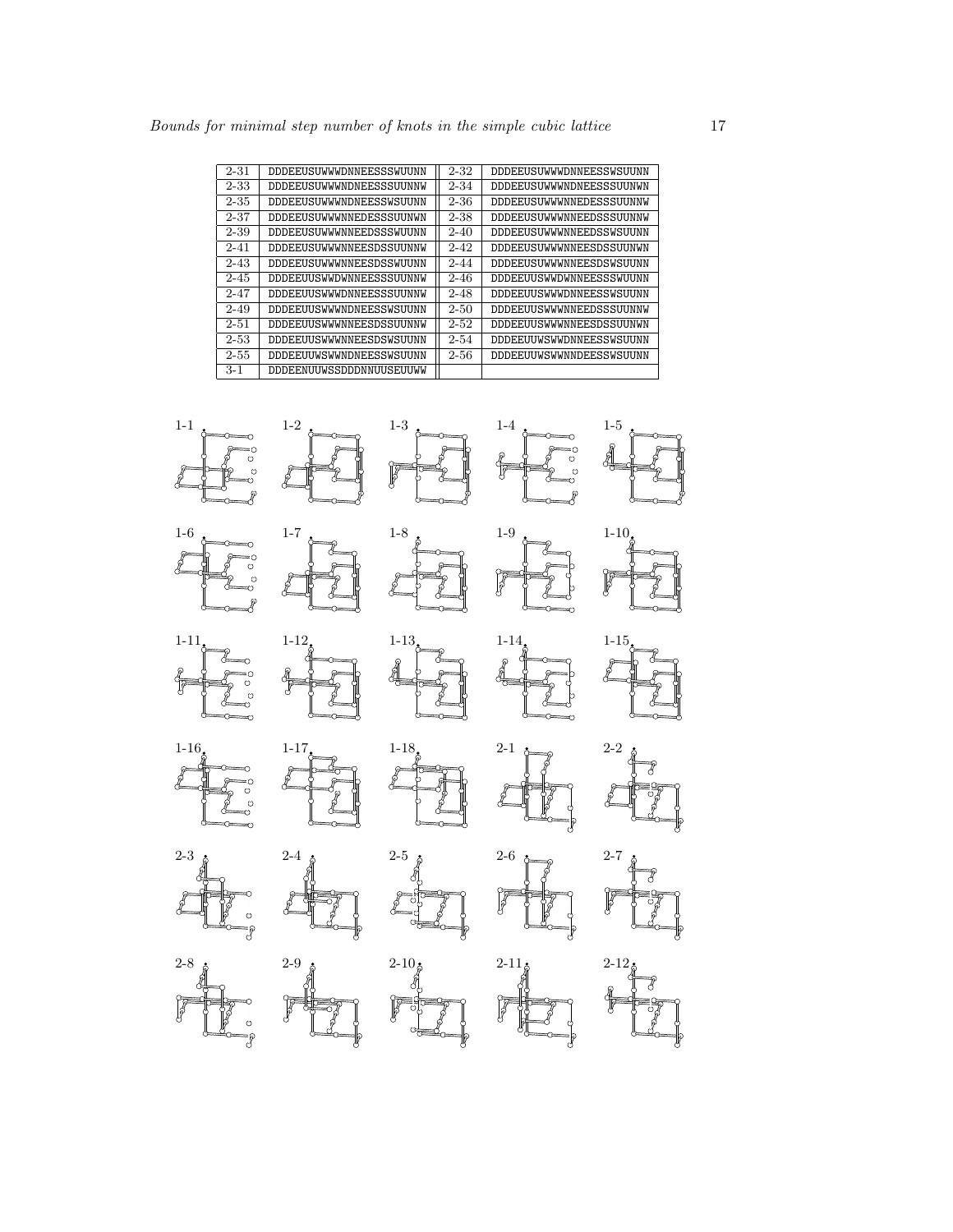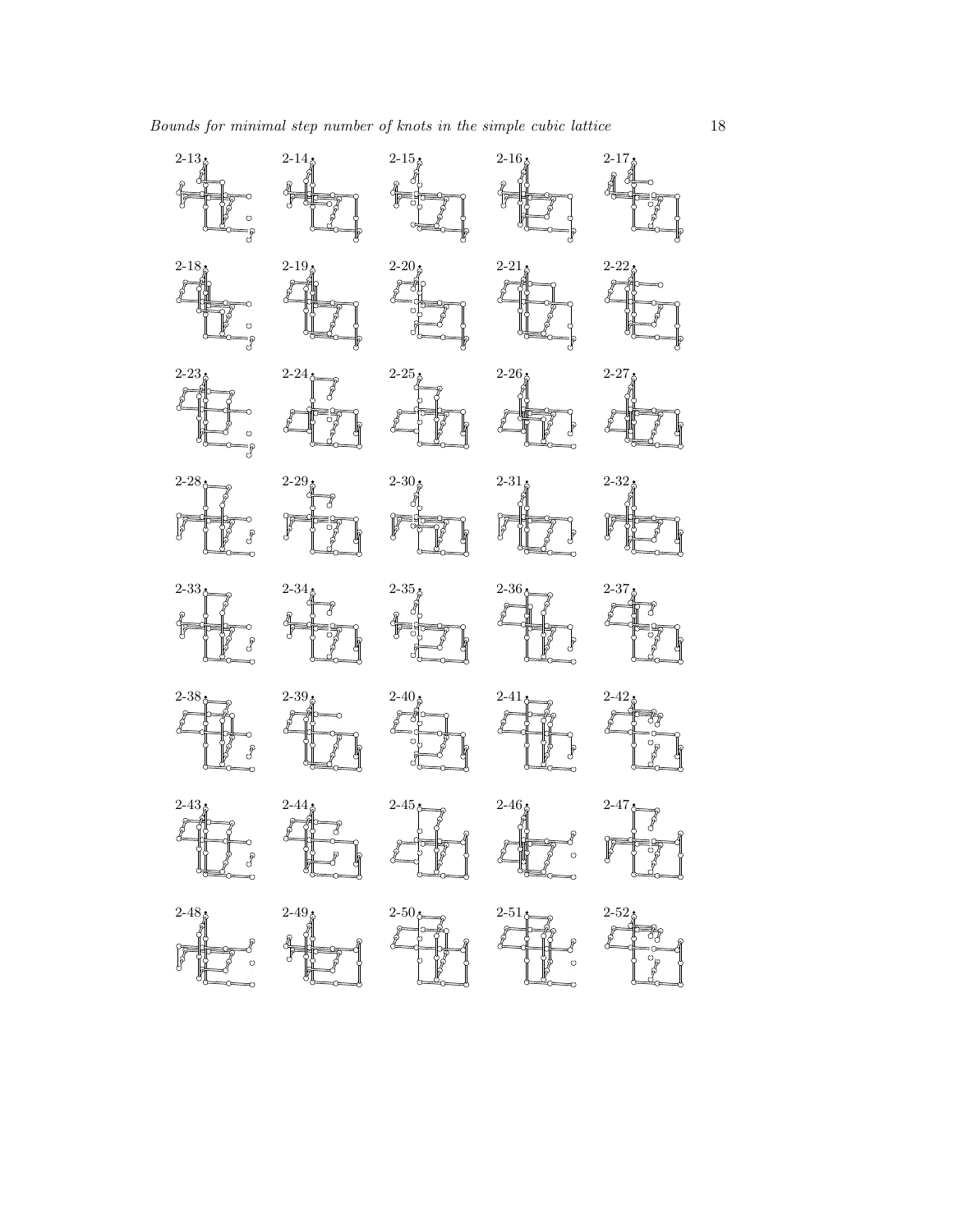

Table 7: Examples of potential minimum step number lattice polygons representing prime knots up to 10 crossings.

| ĸ                   | NEWSUD Form                                              |
|---------------------|----------------------------------------------------------|
| 0 <sub>1</sub>      | <b>DEUW</b>                                              |
| 3 <sub>1</sub>      | DDEEUUWSWWNNEDESSEUUWWN                                  |
| 4 <sub>1</sub>      | DDDDEEUUWUNNDDSSSUWWNNEEEUUWWS                           |
| 5 <sub>1</sub>      | DDDEEUUSSUUNWNDDSWWNNEDESSEEUUWWWN                       |
| $\overline{5}_2$    | DDDEEESSWWNDNNUUUSSEDDDSWWNUUENEUUWW                     |
| 6 <sub>1</sub>      | DDDEEENNWWUSSSWWNNUEESSEENDNWDDSSUUNUUWW                 |
| $\bar{6}_2$         | DDDEDNNUUSSSWDWNNNUUSEEEDDWWDWWUUEENUUSS                 |
| $\mathbf{6}_{3}$    | DDDDEENUUUWWWSDSEENNNNDDSSUSEENNWWWUUUSS                 |
| $\bf 7_1$           | DDDEESSWWSUUNNDDWWUUENNEESDSDDSSUUNWWNNWUUEE             |
| 7 <sub>2</sub>      | DDDEEUUNUUSSDWWDWNNEESSSUUNNDEEDNDWWSSWSWUUNNE           |
| $7_3$               | DDDEENUUUWWDDDWWUUESSEENNNEESSWDWNNWWSSWUUEE             |
| $\overline{7}_4$    | DDDDDEEUUWSSUUNNNEDDWWWSSUEEEDDWNNNUUSSEUUWW             |
| 7 <sub>5</sub>      | DDDDEEUUUSWWWNNEENDDSSSEENUNWWWNUUSESDDSSUUNWN           |
| $\bf 7_6$           | DDDDDEEUUUUWSSDDNNUNNDDSSSEENNUWWWWSSEUEEUUWNW           |
| 77                  | DDDDEEENUNWWSSSSUUNNNEDDDDSSUUUWWWNNEESEUUWW             |
| $\overline{8}_1$    | DDDDEEUUEESSWWWNNWWWSSEEEDDSESUUNNDDNNWWSSSWUUUNN        |
| $\bf 8_2$           | DDDDEDNNUUSSSWWNNENNUUSSESSDWWNNEEEDDWWWNUUEEUUSWS       |
| 83                  | DDDEEUUENNWWSSSWWNNWDDEEUUUEEDDESSWWNNNWWSSWUUEE         |
| $8_4$               | DDDDEEDNNUUSSUUSWWWNDNEEEEDDWWDSSUUNNNUUSSDSWSUUNN       |
| 8 <sub>5</sub>      | DDDDEEUNNNWWSSWWUUEEENDDDWWUUSSDSEENNDEEUUWWWNUUSS       |
| 86                  | DDDDEEUUSUWWWNNEEENDNWWSSEEDESSWWNNNUUUSSDDSWSUUNN       |
| $8_7\,$             | DDDDEEDSSUUNNNUUWSSSDDNNNDDSSUEEUUWWWWNNEESEUUWW         |
| $8\mathrm{s}$       | DDDDEEUUWSWWNNEEENNUWWSSEESESSWWNNUNNDDDSSSEUUUWWN       |
| 89                  | DDDDEEEUNUWWWSSEENEESSWUWNNNNDDSSSDEDNNUUSSUUNUWW        |
| $\overline{8}_{10}$ | DDDDEEUUUSWWWNNEEENDNWWSSEEESSWWNUUNNDDDSSSWUSUUNN       |
| $8_{11}$            | DDDDDEEUUWNNEESSSWWSUUNNNEDDDWSSESUUNWWWNNEESEUUWW       |
| $8_{12}$            | DDDDEEUNUUWWWNNEESDSSEENNWDWWSUWWDDEEEUSSWWNNNUEUUSS     |
| $8_{13}$            | DDDDDEESUUUUWWWNNDEESSSSDDNNNNWWUSSEENEESSWWWUUUNN       |
| $8_{14}$            | DDDDDEEUUSUWWWNNEEENDDSWSSEENUNWWNUUSSSSDDNNUEUUWW       |
| $8_{15}$            | DDDDDEEUUUWNNNDDSSSSEENNNWUWWWUUSEEEDDWSSWWNUNENUUSS     |
| $8_{16}$            | DDDDEESUUENNWWWSSEESSDDNNUNNNUUSSSSWDDEEENNWUUUWW        |
| $8_{17}$            | DDDDEEEUUNWWWSSEEEDDWWSUUUNENNNDDSSSSDDNNNEUUSUUUWW      |
| $8_{18}$            | DDDDDEEUUUNUWWWDWDDEEESSSUUNNNNDWWSSSEEEENNWWWUNUUSS     |
| $8_{19}$            | DDDDEESUUUWNNWDDWSSSEUENNNNWWSSSEDENEUUUWW               |
| $8_{\rm 20}$        | DDDDDEEUUUWSWWNNEEEDDWSSSUUUNNNNDDSSSEUUUWNW             |
| $8_{21}$            | DDDDEESUUUWWWNNEEEDDSWSWUWSSEENNNNDWWSSSEUUUNN           |
| 9 <sub>1</sub>      | DDEEDDNNDWWUUNNWWSSEUUSEESSDDNNEEDDWWUNNWWUUWSSEENUUSS   |
| 9 <sub>2</sub>      | DDDEENEESSEUUWNWDDDNWWUUSSWWUNNEESSEEDDDEENUUWSSWWNNUUWW |
| $\overline{9}_3$    | DDDEEEDDSWWWUUEEEUUWWNNWWSSDEENNDDSSSDDENNUUSSUUNNUUWW   |
| $\overline{9}_4$    | DDDEEUEESSWWNUUWWDDDWWUUENNEESSSEENDDNNWUWSSSWWNNWUUEE   |
| $9_{\rm 5}$         | DDDDDEEEUUWWSSUUNNNEDDWWUWSSEEEDDNNDWDSSUUNNNUUSSEUUWW   |
| $9\mathrm{6}$       | DDDDEEEUUWWSSUUNNDNNDDSSSDDNENUUSSUUWWWNNEUEEDDWWWWUSUEE |
| $9_7\,$             | DDDEEDDWWWDDEESUUWWUUEEEUUWWSDDDNNNDDSSSEUUNNNUUSSSUUNNW |
| $9\mathrm{s}$       | DDDDDEEUUNUUWSSSDDEDDWWUUNEEDENNWWSSSSEUUNNWWWNNEESEUUWW |
| $\overline{9}_9$    | DDDDEEDNNUUSSUSUWWWNNEENDDSSSDDNNUEEUUWWWNUUSESDDSSWUUNN |
| $\overline{9}_{10}$ | DDDDEEUUSSEENNWNWWWNNEESUSWWWSSEEEEDDWWNNNUUUSSDDSWSUUNN |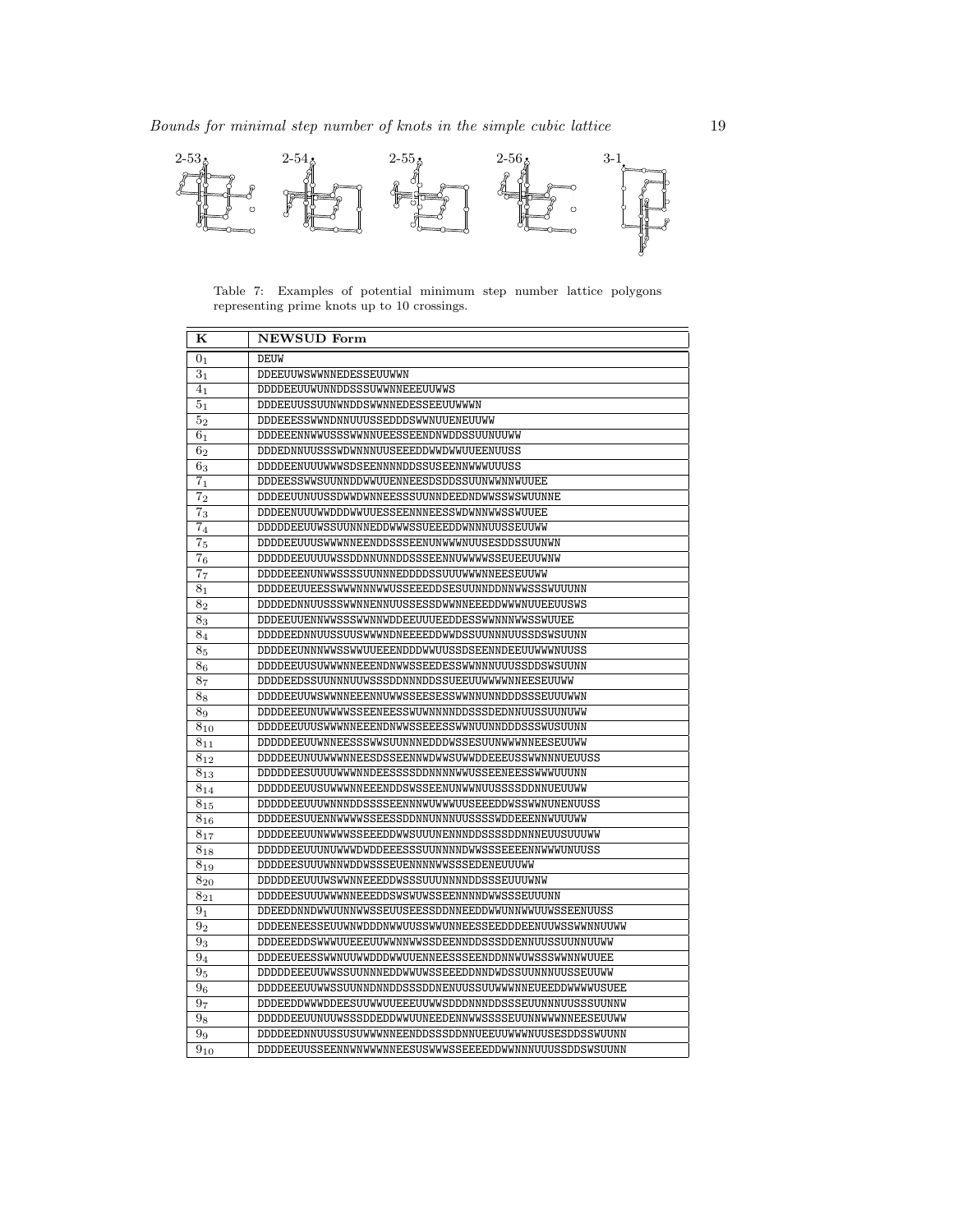| ĸ                            | NEWSUD Form                                                    |
|------------------------------|----------------------------------------------------------------|
| $9_{11}$                     | DDDDEEUUESSWWNNNWWSSSDEENNNEESSWUUWWUSSDDNNDWWUUESEEUNNW       |
| $9_{12}$                     | DDDDEEDSSUUNNNUUWSSWWWDDEEUEEEDDWWDNNUUSSSWWUNNNEESEUUWW       |
| $\mathbf{9}_{13}$            | DDDDEENUUWWDDWWUUENNEEEUSSWWWNWDDESSSEENNNUUNNDDSWSUUUSS       |
| $9_{14}$                     | DDDDEEEUUWWSWWNNEEEEUUSSWDDDNNDDWSSUUNNNUUSSSSEENNWUWW         |
| $9_{15}$                     | DDDDEDSSUUNNNWWNUUSSSWWNNEDEENDDWSSUUSSDDNEEEUUWWDWWUNUUEE     |
| $\mathbf{9}_{16}$            | DDDDDEEUUWNNUUSSDSSDDNNNEUUWWWSSESSWWNNUEEEEDDWWSWUUUNEN       |
| $9_{17}$                     | DDDDDEEUUUUNWWWNDDESDESSEUENNWWSSSUUNNDNEESSWWWWNNENUUSS       |
| $9_{18}$                     | DDDDEEUUNEESSWWWWSUUEENNEDDDNWWSSSUUNWWNNEESUUSEEDDWNNUWWS     |
| $9_{19}$                     | DDDDDEEUUSUWWWNNEEENNDWWSSEEDESSWWNNNUUUSSSSDDNNUEUUWW         |
| $9_{20}$                     | DDDDDEEUUWNNUUSSSSWDDDENNNEUUWWWSSSSEDENNWWWUUEEDEEUUWWN       |
| $9_{21}$                     | DDDDDEEUUUUNWWWNDDSSSEEESUUNWNDNEESSWWSDDNNNWWWUUEENUUSS       |
| $\bar{9}_{22}$               | DDDDEEENNWWWWUSSSEENNNNDEDSSUUUUWWWSSEDENNWWWDDEEUNUUUSS       |
| $9_{23}$                     | DDDDEENUUUUNNDDWSSSSWWNNNDDEESUSEENNWWWSWWUUEEESEENNWWUSSW     |
| $9_{24}$                     | DDDDDEEUUWUNNDDSSSSUUUWNWWDDEEEESSWWUNNEENNDWWWSUSSUUNEN       |
| $9_{25}$                     | DDDDDEEUUWSWWNNNUUSEEEDDWWDDNNUUSUSWWNDDEEESSSSUUNNNNUUSSW     |
| $9_{26}$                     | DDDDEEEESSWUWNNENNWWSSSSUUNNNEDDDDSESUUUWWWWNNEESEUUWW         |
| $9_{27}$                     | DDDDEEEENNWWWUUUSSSSDDNNNWNNEESSSSDEDNNUUUWWWWSSEEEUNUWW       |
| $9_{28}$                     | DDDDDEEUUNUUWSSSDDDNNNEESSUWWWWUUEEDEESSWWNWNNNEESEUUWW        |
| $9_{29}$                     | DDDDEESUUUWNNUEEDDDSSSWWNNNNUEEESSWWWSWWNNEEEDNNUUSSSUWW       |
| $9_{\color{red}30}$          | DDDDDEEUUWNNWWUSSSEDEEEUNNNWWSSSSDDNNNEUUUWWWWDDEEUNUUSS       |
| $9_{31}$                     | DDDDDDEEUUWSWWNNEEEUUUWSSSDDNNNNDDSSSEUUUWWWNNEESEUUWW         |
| $9_{32}$                     | DDDDEEENNWWUSSSSUUNNNNDEESSSWWWNNNEEEUNNDDSSDDSSUUNUUUWW       |
| 933                          | DDDDDEEUNUWWSSSWUUNEEEEDDWWDWWUUESSEENNNNNDDSSSSWUUUUNN        |
| $9_{34}$                     | DDDDEEEEUUWNNDWWSSSSUUNNNEEEDDWSSUWWWWNNEEEDDDSSUUNUUUWW       |
| $9_{35}$                     | DDDDEENUUUESEDDWWUUSWWWNNEENNDDSSSSWWNNUEESSEENNNWWWUUSS       |
| $\bar{9}_{36}$               | DDDEEESSWUUNUEEDDWWDDNNUUUESSSUWWDNNNWWDSSEENNNEESSWUUWW       |
| $9_{37}$                     | DDDDDEEUUUUNWWWWDDEEESSEENNWDWSSSUUUNNDNEESSWWWWNNNUUSSE       |
| $9_{38}$                     | DDDDEENUUESSWWSUUNNDDNNNDDSSUSSSEUUNWWWNNEEESDDENNWWWUUUSS     |
| $9_{39}$                     | DDDDEEESSUWUUWNNNDEESSSSDWWNNNNWWSUSEEEUEEDDWWDDNNUUSUUUWW     |
| $9_{40}$                     | DDDDDEEUUUSUWWWDDEEEEENNWWWWUSSSSEENNNNNDDSSSSUWUUUNN          |
| $\overline{9}_{41}$          | DDDDEEUNNNUUSSDWWWSSEEEUENNDDDWWUSSSUUNNNNDEEESSWWUUWW         |
| $9_{42}$                     | DDDDEDNNUUSSSWUUWWNDNEEESSSWWNNUNEEEDDDWWNUUUUSS               |
| $9_{43}$                     | DDDDEEUUSUWWWSSEEDNNNNWDDWWSSUEEENNNWWSSDSSUEUUUNN             |
| $9_{44}$                     | DDDDEESSUUNNUWUNNDDSSSSUEUNNNDWWWSSEEEEDDWWWSUUUNN             |
| $9_{45}$                     | DDDDEEESUUWWWWNNDEESSSUEUUENNWDDDSSSWUUNNNNEESSWUWWN           |
| $9_{46}$                     | DDDDEEDSSUUNNUWUSWWSSDEDENNNNWWSSUEEEEDDWWSWUUUUNN             |
| $9_{47}$                     | DDDDDEEUUUUWNWDNDEDSSSSUUNNNNEESSSDWWWWNNEEEUUUWWS             |
| $9_{48}$                     | DDDDEDNNUUSSSWUWUNNNDDSSSSUEUNENNEDDDWWWWUUEEESEUUWW           |
| $9_{49}$                     | DDDDEESUUUWWDWWWNNEESDSEENEUUWNWWSSSEDENNNWDWWSUUUEE           |
| $10_{1}$                     | DDDEEDSSUUNNNEESSDWWWDNNUUSSWWNUNEESSUUENNDDSSEEEDDNWWUUUWW    |
| $10_{2}$                     | DDDDEESUUWWWNNEESEEUUUNWWWDDESSSDDNNENUUSSEENNWUWSUUNNDDWSSW   |
| 10 <sub>3</sub>              | DDDEEEDDWWDSSUUNNNUUSSWWNNUEESSEEDDWWWDDEEDNNUUSSSUUNNUUWW     |
| $10_4$                       | DDDDEEEUUWWDSSUUNNNWNNNNEESSDDSSSUWWWNNEEEENNWWUUWWSDDEEUUWSS  |
| $\overline{10}_5$            | DDDDEEDDSSUUUNNNUUWSSSDDNNNDDSSEESSWWNUNEEUUWWWWNNEESEUUWW     |
| 10 <sub>6</sub>              | DDDDEEUUUSWWDDWWUUENNEEENNWWSDSEEESSDWWNNNUUUSSDDSSWWNNWUUEE   |
| $\overline{10}$ <sub>7</sub> | DDDEEDDNNUUUWSSSWWUNNEESSEUUNNDDSDSDWDNNEEEUUWWDWNNEESSSUUUWWW |
| 10 <sub>8</sub>              | DDDDEEDNNUUSUUWWWSSWWNNEDDEEESSDDNNUEEUUNWWSSSWWNNNWWSSEUUEE   |
| 10 <sub>9</sub>              | DDDDEEUSUWWDWWUUEEEESSWWSSEENDNWWWNNNDNEESSSUUUSSDDWDNNUUUNN   |
| $10_{10}$                    | DDDDEEUEUSSDDNNENNWWSUUUWSSSDDNNNNEESDDESSUUWWUWWNNEESEUUWW    |
| $10_{11}$                    | DDDDEEDNNUUSSUSUWWWNNEEENNWDWSSEEEDDWWDSSUUNNNUUUSSDDSSUUWNN   |
| $10_{12}$                    | DDDDEEEDDWWSUUEEUUWWWWDNNEESSSUUNNNEDDDDSSSUUNNENNWUWSSEUUWW   |
| $10_{13}$                    | DDDDDEEUUESSWWNNNWWSSSWUUNEEESSDWWNNWDDEEUUEEDDENNWWSSSWUUUUNN |
| $10_{14}$                    | DDDDDEEDNNUUSSSUUWWWNNEENDDSSSDDNNUEEUUWWWNUUESSSSDDNNEUUUWW   |
| $10_{15}$                    | DDDDDEEUUESSWWNNNWWSSSDEENNNEESSWUUUWWWSSEEDNNWWWDDEEUSUUUNN   |
| $10_{16}$                    | DDDDDEEEUUWWNWWSSEEESUUNWNNEDDDSSDDWNNUUSSSUUNEENNNWWSSEUUWW   |
| $10_{17}$                    | DDDDEEDNNUUSSSUUNNUWUSSDDNNNDDSSSDDNNUEEUUWWWWSSEENEEUUWWW     |
| $10_{18}$                    | DDDDEEDNNUUSSSUUNNNNWWSSEUSEEDDWWSWWNNEEEEDDWWDSSUUNNNUUUWSS   |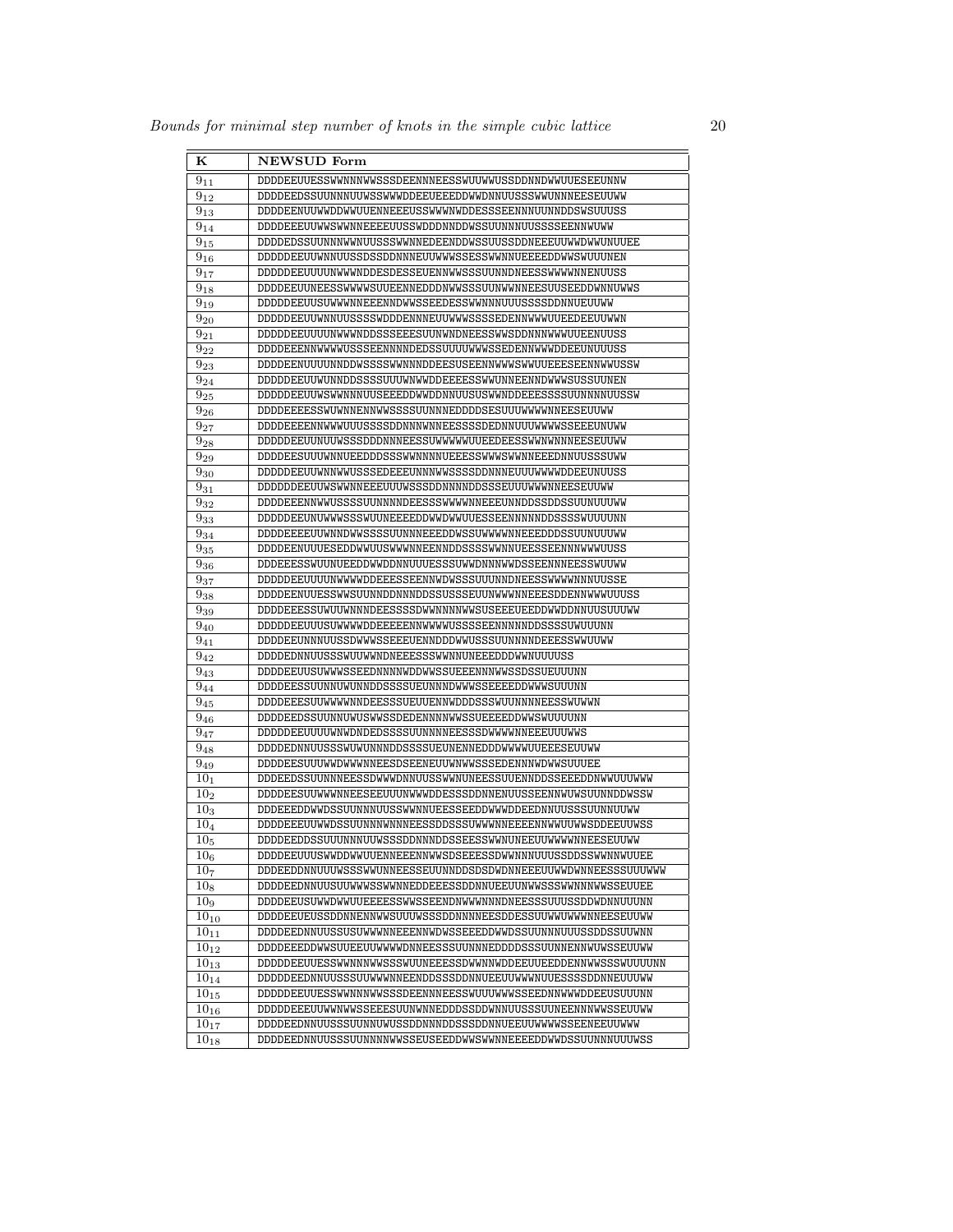| $\bf K$              | <b>NEWSUD</b> Form                                             |
|----------------------|----------------------------------------------------------------|
| $\overline{10}_{19}$ | DDDDEEEUUWWSWWNNEEEEUUWWDWWUNNEESDDDSSSDDNNEUUSSUUNNNNWWSUSS   |
| $10_{20}$            | DDDDEESUUWWDDWWDNNUUSSUUEEESSWWNDNNWWDDEEDSSUUNNNEESSSUWUUNN   |
| $10_{21}$            | DDDDEEEDDNWWWUUEEEUUWWWWSSEUENNNDDSSSDDNNNDDSESUUNNUUSSUUUWW   |
| $10_{22}$            | DDDDEEEUUWWUUEEDSDWWWWNNEEENNWWSUSEESSSDDNNNDDSSUWUNNNUUUSWS   |
| $10_{23}$            | DDDDDEEUUENEDDWWUUUUWSSSDDNNNWDWSSEENNNEESSSUUWWWWNNEESEUUWW   |
| $\overline{10}_{24}$ | DDDDEEEUUUNNDWDSSSDWDNNUUSSSEUUNWWWNNEEEDEESSWWWSUUNNDDNNUUSWS |
| $10_{25}$            | DDDDDDEEUUWSSEENNNWWWNNEEUSSWSSSUUNNNNDDDDSSSEUUUWWWNNEEEUUWSW |
| $\overline{10}_{26}$ | DDDDEEUUUEEDDDWSWUUUWWDWNNEEEDESSEENNUWWSSSWDWNNNNUUSSDSSUUNNW |
| $10_{27}$            | DDDDEEEENNWWSUSEESSWWNUUWNNNDDSSSSUEENDDDNNUUUWWWWSSEENEUUWW   |
| $10_{28}$            | DDDDDEEUUWSSUUUUNNDDSWSSEENNNNDDWWWSUSEEEDDWNNNUUSSEEUUSWWWN   |
| $\overline{10}_{29}$ | DDDDDEDNNUUSSSWWNNEUESEEUNNWWSSSWWNDNNUUSEEEDDDDWWWWUUUEENUUSS |
| $10_{30}$            | DDDDDEEUUESEDDWWUUUWWWNNEEENDDWSSSSEENNNWUWNUUSSSSDDNNUEUUWW   |
| $10_{31}$            | DDDDDEEUUUUNWWWNDDSSSEEESUSWWNNEEENNWWSUSSDDDNNNWWWUUEENUUSS   |
| $10_{32}$            | DDDDDEEUNNUUUWSSDSSDDNNNDEEUUWWWSSEEEUENNNNWWSSEUEESDDWWUUWW   |
| $10_{33}$            | DDDDDEEUNUUSSSSWWNNENNUWWSSEEEEDDWWWWNNEESEEDNDWWUSSSUUUUNNW   |
| $10_{34}$            | DDDDEEUUWSWWNNEEEDDWWUNNUUSSEESESSWWNNUNNDDWWDDEEUSSSEUUUWWN   |
| $10_{35}$            | DDDDEEDNNUUSSSUUENNDDDWWDSSUUNNNNUEUSSDWWUWSSEENNNDEEESSWWUUWW |
| $\overline{10}_{36}$ | DDDDEENEDDWWUUUSSSUUNNNEDDSSSDDNNNNWWSSSUEEEUUWWWWNNEESEUUWW   |
| $\overline{10}_{37}$ | DDDDEEUNNNWWSSUEEEDDWWUSSWWNNNNWWSUSEENNEUESSWWWNDDDEEEUUWUUSS |
| $10_{38}$            | DDDDDEEUNNWUUSSDEENDDWWUSSSUUUNNNEEDSSWWWSSDEENNWWWNNEEEUSUUWW |
| $10_{39}$            | DDDDDEESUUWWWNNEEENNWUWSSEEEUSSSWDDWDNNNNUUUSSSEDESSWWNNNEUUWW |
| $10_{40}$            | DDDDDEEUUSSUUENNDDSDWWNNENUUSWWWSSEEEEEDNNWWWNUUSSSSDDNNUEUUWW |
| $10_{41}$            | DDDDDEEUUUUWNWWNDDDDESEUSSWWNNENNUWWSSEEESSEENUNWWSSWWNNENUUSS |
| $10_{42}$            | DDDDDEESUUWWWNWSSEEEEUUNWWWDDDDEEEUNNWWSSSSUUNNNNEESSWSUUNN    |
| $10_{43}$            | DDDDDDEEUUUNUWSSSDDDDNNNEEUSSWWWNUNEESSWSSEEUNNWWWNNEESEUUWW   |
| $10_{44}$            | DDDDDEEEUUWWSWWNNEEEEUUWWWWSSEENUNNDDSSSSEENNWNNDDSSSUUUUWWN   |
| $10_{45}$            | DDDDDEEEEUUWWNDDDSSUUUUWWWNNEEEEDDSSSWWNNNUNUUSSSSDDNNUEUUWW   |
| $10_{46}$            | DDDEEEDSSUUUNNNWDDDSSUEESSWUWNNEEUUWWDWNNWDWSSEENNNEESSWUUWW   |
| $10_{47}$            | DDDDEEESUUWWWWNNEEEDSSSUUNNNEESSWUUWWDDNNNDDSSUEEUUESSWWNNWW   |
| $10_{48}$            | DDDDEEEUUWWUSSDDNNNDDESSUUNNNUUNWWSSEESSDWWWNNEEEENNWWSUUWSS   |
| $10_{49}$            | DDDDEEEUUWWSWWNNEEEUUWWDNDDESSSDEDNNUUSSUUUENNDNWWSSSSEENNWUWW |
| $10_{50}$            | DDDDEEEUUUSSDDWWNNNDDSSUEUNNNUUSWWWSSEEEDEENNWWWNUUSSDDSSUUNWN |
| $10_{51}$            | DDDDEEUUSUWWWSWDDWWUUNEEDDDEEUUESSWWNNNWWSSSEDENNNNEESSSWUUUNN |
| $10_{52}$            | DDDDDEEESUUUSWWNNNNDDSSUEEESSWWNUUWWWSDDNNNEEEDSSWWWWUUEESUUNN |
| $10_{53}$            | DDDDDEEUUNUUWSSSDDSEENNNNDWWSSSEUUSWWNNEEEEDDWWUWWWNNEESUEUUWW |
| $10_{54}$            | DDDEEEDDWSWUUEEEUUUWWDDSDDNNNUUUESSSWWNNNWWSSDEENNNEESSWUUWW   |
| $10_{55}$            | DDDDDEEUUUWNNNDDDSSUSSEENNNWWWNNEUESSWWWUUSEEEDDWSSWWNNUENUUSS |
| $\overline{10}_{56}$ | DDDDDEEEUUWWUSSDDNNNDDSSEUUNNNUUSSESSWUWNNNEEDDWWWWSSEEEUUUWWN |
| $10_{57}$            | DDDDDEESUUWWWNNNDEESSSSUUUUNNNDWWSSEEESSWWNDNENNWWWDDEEUNUUUSS |
| $10_{58}$            | DDDEENNWWWUSSSEUENNWWWDDEEUNNNEESSWUUUESSDDNNNWDDDSSUUEEUUWWSW |
| $10_{59}$            | DDDDEEUEEEUUWWDNDDSSUUUUWWDNNEEEDSSSWWWDNNNUWWSSEEEDSSUUNNNUWW |
| $10_{60}$            | DDDDDEEUUWUUSSDDNDNNNUUSWWSSEEENNNUNUWWSDDDSEEEUUWWWWNNEESUSSW |
| $\bar{1}0_{61}$      | DDDEEDDSWWUUEEEUUWWNNWWSSESDDSESUUNNDDDNNNUUSSWWSSEEENNNUUWW   |
| $\overline{10}_{62}$ | DDDDEEEUUWWUUSSDDDNNNDEDSSUUNNNUUSSSWWSDSEENNWWWNNEEEEUUWWWS   |
| $10_{63}$            | DDDDDEEUSUWWWNUNNUEESSSEENNWDDWWWWUUEEDNDDESSSSUUNNNNEESSWUUWW |
| $10_{64}$            | DDDDEEUNNEESSSDWWUUUWWWNNEEDESEEEDDWWUSSWWNNNDEEUUUWSWDSWSUUNN |
| $10_{65}$            | DDDDDEEUUUUNWWSWWNNDEESSSEEEENNWWSUSSDDDNNNEEUSSWWNNWWWUUUESE  |
| $10_{66}$            | DDDDDEEUUENNWWSWWSWSUUENNNEDDDESSSEENNWUUUWWDWNNEESSSSWWNWUUEE |
| $10_{67}$            | DDDDEEUENNWWSSSUSEEENNWWWNNUUSSDSWWNNEEEDDDESSUUUSSDDNWNUUUWWN |
| $10_{68}$            | DDDDDEEUUNWWWSSSWUWNNEESSSEENDDNNNNUUUSSSWWWDDDEEUEESSWWNUUUNN |
| $10_{69}$            | DDDDDEEUUUUNWWWNDDDSSSEENNDWWWUUEEESSSUUNNDNEESSWWWWNNENUUSS   |
| $10_{70}$            | DDDDDEEEUNNWWSSSSUUNNENDDDEEUSUWWWNWWSSSUUNEEEDDWWDWWUUEESUUNN |
| $10_{71}$            | DDDDEEUEENUUWWWSSEDDDDEEUUWUSSDDNNNNUUSESSDWWWNNNWUWSSEENEUUWW |
| $10_{72}$            | DDDDDEEUNNNWWSSWSSEENNDEEUUWWWWWUUEEENDDDDWWUUUSSSEENNWNUUSS   |
| $10_{73}$            | DDDDDEENUUWWSSSEEEEENNWWSDSSUUNNNNNDDSSESUUUWWWWDDDEEUUSUUNN   |
| $10_{74}$            | DDDDDEEUUWUNNDDSSSSUUUWNWNWWSDSEENNDNEEEUSSWWSSDEENNWWWWUUUEEN |
| $10_{75}$            | DDDDEEENUUUNWWSWWDDEEESSSEENNWNDDSSUUUUNNDNEESSWWWSWWNNNUUESS  |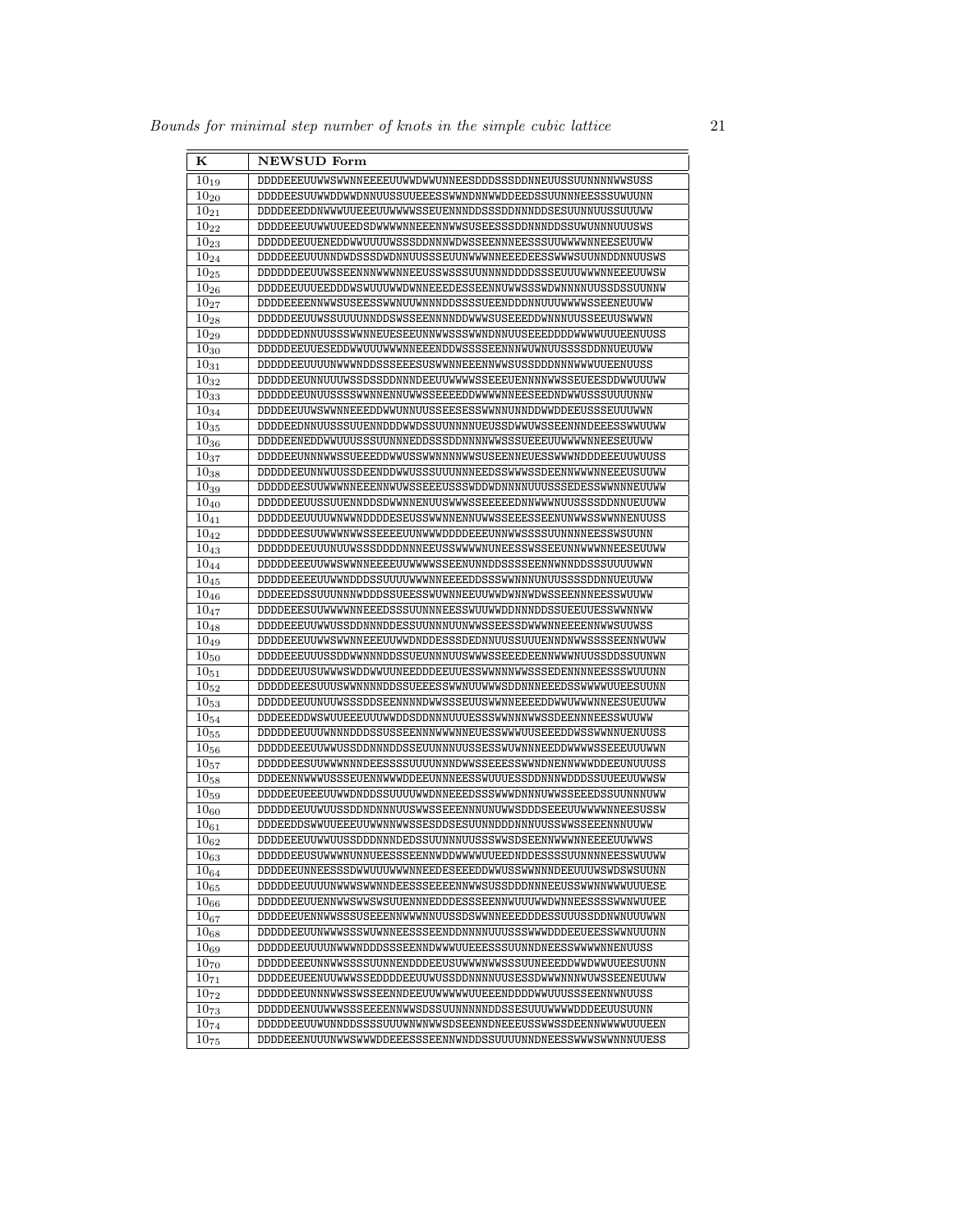| $\bf K$               | <b>NEWSUD Form</b>                                               |
|-----------------------|------------------------------------------------------------------|
| $10_{76}$             | DDDDEEUUUNWWWSSEEEESSWWWDNNEEENNDWWSSSEUUUSSDWDNNUUNNDDNNUUSWS   |
| $10_{77}$             | DDDDENNUUSSSWWNWWDDEEUNNWUUSSSDDNNDEEUEEUUWWWSUUNNDDDSWWUUEEES   |
| $10_{78}$             | DDDDDEEUNUUUWSSSDDNNEEEDDWNWWUSSSEENNNEDDSWSWUUUUWWWNNEESEUUWW   |
| $10_{79}$             | DDDDEEUUWNNWUWSSSEEESDSWWNNEEEUNNNWWSSUSSDDDNNNEUUUWWDDWSWUUEE   |
| $10_{80}$             | DDDDDEEUUWNWWWUUEEEEDDDWSSSUUUNNDNNEEDSSSWWWSSEENUNWWWNNENUUSS   |
| $\overline{10}_{81}$  | DDDDDDENEEUUWWWWSSEDENNNUUSSSSUUNNDEDDDNNUUUUSSSDWWWNNEEEEUUWWSW |
| $10_{82}$             | DDDDEEDNNUUSSSSUUWNNNNDDSSSDDNNUEEUUUSSDWWWWNNEEENEESSWWUUWW     |
| $\overline{10}_{83}$  | DDDDDEEEUUWWDSSUUNNNNNWWSSSWDDENEEUEUUWWWWDDESSEEEDNNNWUWUUUSS   |
| $\overline{10}_{84}$  | DDDDDEEUUUSSUUNWNDNWWSSEEEEDDWWWWNNNDEESSSSUUNNNWWWDDEEUNUUUSS   |
| $10_{85}$             | DDDDEESSEUENNWWSSWUUNNNNDDSSSDDEEUUUUNNDWWWWSSEEESEENNWWUUWW     |
| $\overline{10}_{86}$  | DDDDDDEEUUUUWNNDDDSSSSUUNNNEUUWWWNDDSSDSEEEENNWWWWWUUEENUUSS     |
| $\overline{10}_{87}$  | DDDDDEEUUEENNWWSWWWSSEEEEDNNUUNUWWDDDSSSSUUUNNNEDNNWWSSESEUUWW   |
| 1088                  | DDDDDEEUNUUUWWWWDDEEENEESSWWDNNNNUUSSSSSWWNNNNDEEEDSDWWUUUUUSS   |
| $10_{89}$             | DDDDDEENUUWWWWUUEEEEDNDWNNUUSSDSSSWWNNNNEEEDDWSSSSWWNNNEUUUUSS   |
| $10_{90}$             | DDDDDEEEUUUSSDWWNWWNNEEEEESSWWUUWWDSDDEENNNDDSSWUUNNNUUSSSSUUNWN |
| $10_{91}$             | DDDDDEEUUUEEDDNWWUUUWWWSSDEDEEENNNWWSWWNNEUESSSSSDDNNNNWUUUUSS   |
| $10_{92}$             | DDDDDEEUUWNNNWWSSSSEEEUUWNNNWDDSDWWUUEEENEESSWWSSDDNNNEUUUUWSW   |
| $10_{93}$             | DDDDEEEUUNWUUUWWDDESSEDDNNDWDSSUUNNWNUUEEESSWDWSWWNNEENNUUSSSW   |
| 1094                  | DDDDDEEUNNUUESSSWWWSSEDENNWWWNNEEEEEUUWWWSSSDDDNNNDEEUSUWUUWW    |
| $\overline{10}_{95}$  | DDDDEEUUUESSWDWWSWWNNEEENNEESSWUUWWDWNNEESSSSDDNNNNWWSSSUUUNNE   |
| $\overline{10}_{96}$  | DDDDDEEUUUNUWWWNNDEESSSUSSDDNEENNWWWWWDDEEESSESUUNWWWNDNNEUUUSS  |
| 1097                  | DDDDEEEUUWWNWWSSESUSEENNNNDDSSSWWWUUNEENUUSSDDDSDDNNUUEEUUWWWN   |
| $10_{98}$             | DDDDEEESUUWWWWNNEENNDDSSUSSDDNENUUUUSSSDDNNENNWWWUUESSDEEUUWWW   |
| 10 <sub>99</sub>      | DDDDDEEUUWNWNUUEEEDSSWWSSDDNNNEUUUUUWWDDESESDDWWWUNNEENNUUSSSW   |
| $10_{100}$            | DDDDEEENUUUNWWWDDSESSDEDNNUUSSUUWNNUNNDDSSWWSSEENEEENNWWSUUSWW   |
| $\overline{10}_{101}$ | DDDDDEESUUENNWWWSSEESSDDNNUNNNUUSSSSSWUWNNEENEDDDESSWWWUUUUNN    |
| $\overline{10_{102}}$ | DDDDEDNNUUNWWSSSSEENNEEUUWWWWNNEDESSWWWDDEEEESUUNNNDDWWSUUUUSS   |
| $\overline{10}_{103}$ | DDDDDEESUUWWWWUUEEENNEDDWWWSUSSSEEENNNWNNDDSSSSUUUSWSDDNNUUUNN   |
| $\overline{10}_{104}$ | DDDDEEESSWWWWUUNNNEEEDDDSSUUUUWNNNDDSSSDDSSUUWNNWWUUEEDENEUUWW   |
| $10_{105}$            | DDDDEEESSWWNUNNDNNUUSSWWSSEEEENNWDDDSSUUSUUWNNNWNDDEEESSWUUUWW   |
| $\overline{10}_{106}$ | DDDDDEEUUUEESDDWWUUWWSDWDNNNEEEESSSWWWNUWWDDEEENNNUUSSSSUUNNW    |
| $10_{107}$            | DDDDEEEUUWWSWWNNNNEESSEEUUWWDWWWDDEEENNEESSWSSUUNNNDDDWWUUUUSS   |
| $10_{108}$            | DDDDEEUNUWWDDDWWUUESSSUUNNNNWDDEEESSSUWWWWNNEENNDDSSSWUUUUEE     |
| $10_{109}$            | DDDDEEUUUNNNWWSUUESSDDNWWWDDESSEENNNUUUNWWSDDSSWDDENEUUEEEUUWWWS |
| $\overline{10}_{110}$ | DDDDEEUUUSSSWWNDDENNNWWSSWUUEEENUUSSDDDSWWNNNWDDESEUUEEEUUWWWN   |
| $10_{111}$            | DDDDEEUNNNUUSSDWWWSSEEEUUSSDDNDNWNNDEEUUUSSSWWNNNNDEEESSWWUUWW   |
| $10_{112}$            | DDDDEEDNDWWUUEEEUUWWWSSEEEDDDWNNNUUUUSSSSDDNNNWNNEESSSUUUWW      |
| $10_{113}$            | DDDDEEEENNUWWWSSSSUUNNNEEEDDWDNNUUSSSSWWWWNNEEEDDDSSUUNUUUWW     |
| $10_{114}$            | DDDDDEEUUUUWSWWNNENNDDSWSSSEEEENNWWWDWWUUEEESSSDDNNNNUUWWUUSES   |
| $10_{115}$            | DDDDEEENNUUWSWWWSSEEEENNDWDDSSUUSSWWNNENNNUUSSSSDDDEENUNWUUUWW   |
| $10_{116}$            | DDDDEDNNUUUUSSSWWWNDDDENEEEEUUWWWSSWWNNEDESSEENNWNNEESSSUUUWW    |
| $\overline{10}_{117}$ | DDDDDEEUUUSSSWWNNENNWWWDDEEUNUUSWSSEEEEDDWWWWNNNDEESSSSUUUUNWN   |
| $10_{118}$            | DDDDDEEUUWNNNUUSSSEESDDWWWWNNNUEEEESSWSUWWDWNNEESSSDDNNNEUUUUWWS |
| $\overline{10}_{119}$ | DDDDEDDWWUUUNNUUSSSSDDNEENNWNDDSSSUSUUNWWWNNEEEENDDSWWWSUUUUEE   |
| $10_{120}$            | DDDDEEDSSUUNUWWWNNEESEEEDDWSWWDNNUEUUUWSSUEEDDDNNNWWSSSSUEUNNUWW |
| $10_{121}$            | DDDDEDNNUUUUSSSSDDNNNENNWWSSWWUUEEDEEESSWWWWNNNDDESEESUUUUWW     |
| $10_{122}$            | DDDDDEEUUSUUWWWWDDEEESSDDNNUNNNUUSSSSSWWNNNNDEEEDESSWSWWUUUUNN   |
| $10_{123}$            | DDDDEEEENNWWWUUSSSSDDNNNDDDEEUUUUWWWSSEEEDDDNNNNUUSSSUUUWW       |
| $10_{124}$            | DDDDEDSSUUUNNNNWWSSDDSEEEUUUWNNWDDWWSSEEENEUUUWW                 |
| $10_{125}$            | DDDEEEUNNWWSSSUEEDDWWDDNNUUWUUESEDSSDDNNWWNNUEESUUUSWW           |
| $10_{126}$            | DDDEEEUUSWWNNWDDWNNEESSDDEEUUUWWSSWWNNNEDDEESSSUUNUUWW           |
| $10_{127}$            | DDDDEEEUUNWWSSWUWNUNNDDSSSSEUENNNWWWDDEEESSEEENNWWSUUUWW         |
| $10_{128}$            | DDDDEEEUUWWUNUEEDDWWWDDDSSSUUENNNNWDWSSSEEEUNNNUUSSUWW           |
| $10_{129}$            | DDDDDEESUUUUNWNWWSSDEDENEESSWWDNNNNUUSSSSWDWNNNEEEUUUWSW         |
| $10_{130}$            | DDDDEEEUUWWDNNUUSSSSWWNNNEDEEDSSSUUNNUUWWSDDDEEEUUWWNW           |
| $10_{131}$            | DDDDDEEUUWNNEESSSWWWWNUNEUEEDDDWSSSUUUNWWNNNEDESSSWSUUNN         |
| $10_{132}$            | DDDDEEESUUUWWWWNNEEESDSDDDNNUUUWSSSEEENNDWWWSWUSUUNN             |